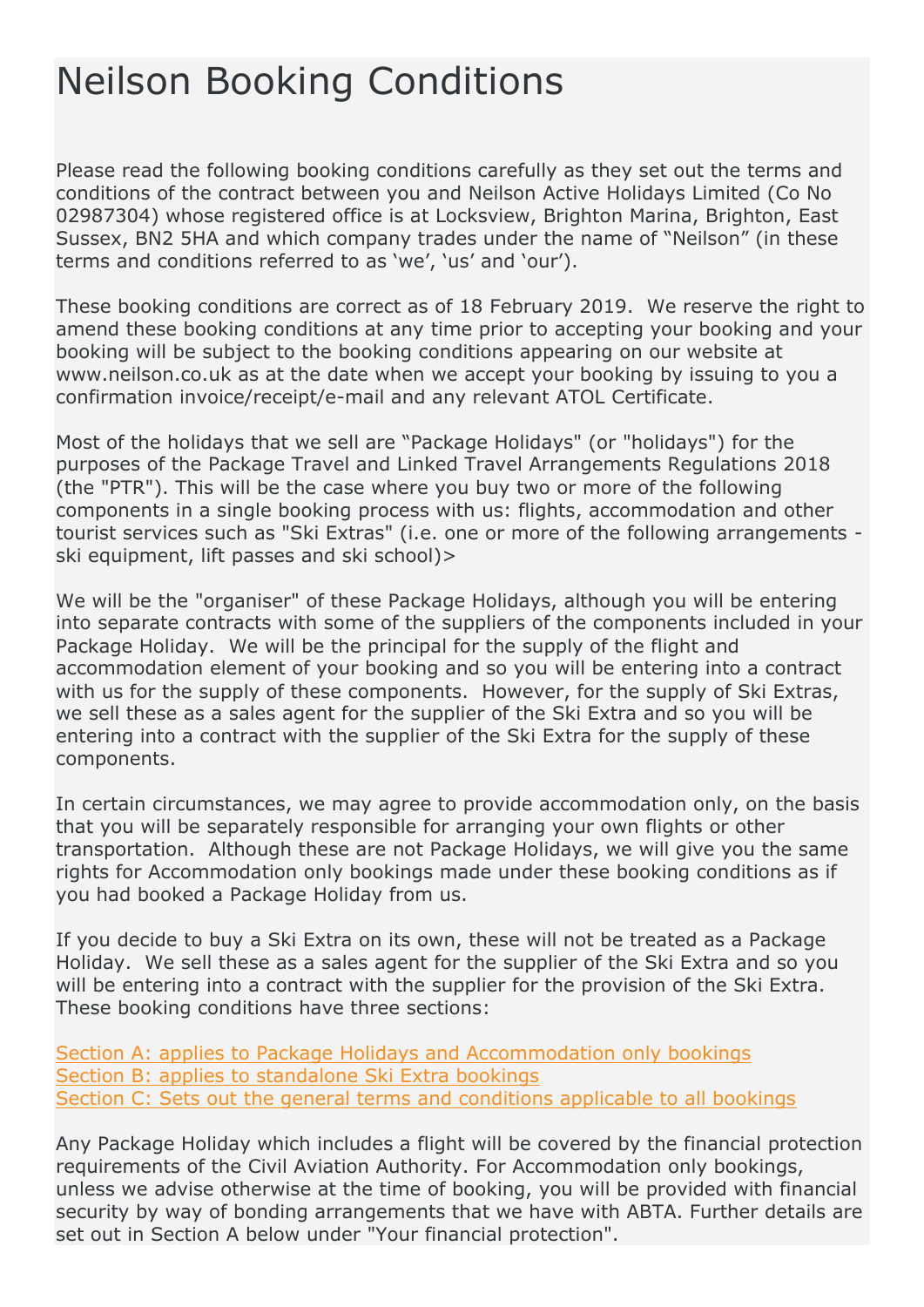We do not own or provide all of the services, facilities or travel arrangements which make up your Package Holiday. In some instances, these may be provided by third parties whom we arrange to provide the services, facilities or travel arrangements which make up your Package Holiday (the "suppliers").  $\sum_{i \in \mathbf{FP}}$ 

If you have a medical condition or a member of your party is a person of reduced mobility, please let us know before making a booking so we can ensure that the Package Holiday or other arrangements are suitable for you.

For information specific to your holiday see also:

[Essential holiday information](https://www.neilson.co.uk/essential-info)

# Section A: Package Holidays and Accommodation only bookings

#### Your contract

A.1: We sell two different types of Package Holiday where we are the organiser of the Package Holiday:

1. "**Single Contract Package**" – this is where we have created a Package Holiday and we sell this to you under a single contract, where we are the principal in the contract with you. This is the case for all Package Holidays which do not include Ski Extras (e.g. Package Holidays which include only a flight and accommodation).

2. "**Multi-Contract Package**" – this is where we have created a Package Holiday and we sell this to you under multiple contracts. This is the case for all Package Holidays which include Ski Extras. For Multi-Contract Packages, your contract for the supply of all components other than the Ski Extras (e.g. flight and accommodation) is with us. For the Ski Extra component(s) of your Package Holiday, we will arrange for you to enter into separate contracts with each relevant Ski Extra supplier and it will be the relevant Ski Extra supplier which will be the principal in the contract with you.

If your booking includes a flight, we will confirm to you which type of booking you have made by issuing you with an ATOL Certificate which shall state that it is either for a Single Contract Package or a Multi-Contract Package. If your booking does not include a flight, please check your confirmation/invoice/receipt/e-mail for these details.

Section A of the booking conditions applies to both types of Package Holidays. Section A also applies to Accommodation only bookings and references to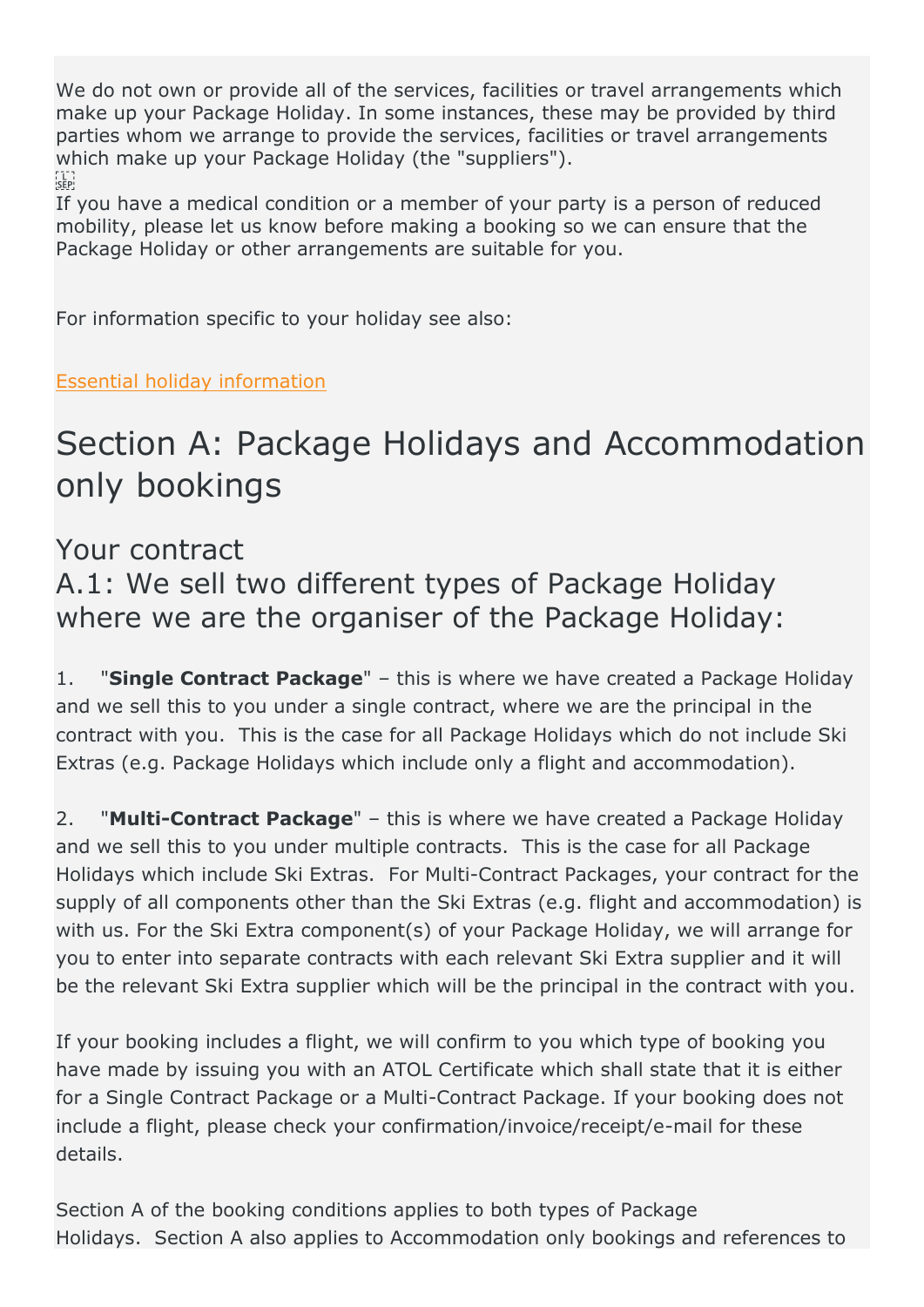Package Holidays in this Section A should be taken to include a reference to Accommodation only bookings. In the case of Multi-Contract Packages, the provisions of this Section A will apply along with the relevant supplier's terms and conditions. Copies of the supplier(s)' terms and conditions are available on request.

A contract will only come into existence between you and us when we issue a confirmation invoice/receipt/e-mail and, if relevant, the ATOL Certificate. Prior to doing so, we or your Travel Agent may send you an acknowledgement of your booking. Any such acknowledgement simply indicates that we are dealing with your booking request and is not a confirmation of it.

Some travel and accommodation arrangements are only available on a request basis. Where this is the case you will be advised at the time you make your enquiry and details of the arrangements "on request" will be shown on any provisional documentation we issue. Any arrangements that we advise you are "on request" are not confirmed or guaranteed and are also subject to change (including price) until we receive confirmation from our supplier and are able to issue the relevant confirmation invoice/receipt/e-mail and the relevant ATOL Certificate.

Please check any confirmation invoice/receipt/e-mail and ATOL Certificate together with all other documents we or your Travel Agent send you as soon as you receive them. Contact us or your Travel Agent immediately if any information which appears on any documentation appears to be incorrect or incomplete, as it may not be possible to make changes later. We regret we cannot accept any responsibility if we are not notified of any inaccuracies in any document within ten days of our sending it out (five days for tickets). Whilst we will do our best to rectify any inaccuracies notified outside these time limits, you will be responsible for any costs and expenses involved in doing so except where we made the mistake and there is good reason why you did not contact us within the above time limits.

If you are booking on the internet or over the phone the lead name on the booking must be a minimum age of 18. If you are under 18 and travelling without an adult we will only allow you to book at a high street Travel Agent provided your parent/legal guardian is present and subject to you satisfying our suppliers' conditions of travel. The parent/guardian will be required to sign the booking form in front of the Travel Agent and, when we issue a confirmation invoice/receipt/e-mail and for flightinclusive Package Holidays, the relevant ATOL Certificate, a contract will then exist between the parent/legal guardian and us.

The lead name is responsible for payment of the total booking price, including any insurance premiums and subsequent cancellation or amendment charges that may be payable. He or she also agrees to provide accurate and full information to the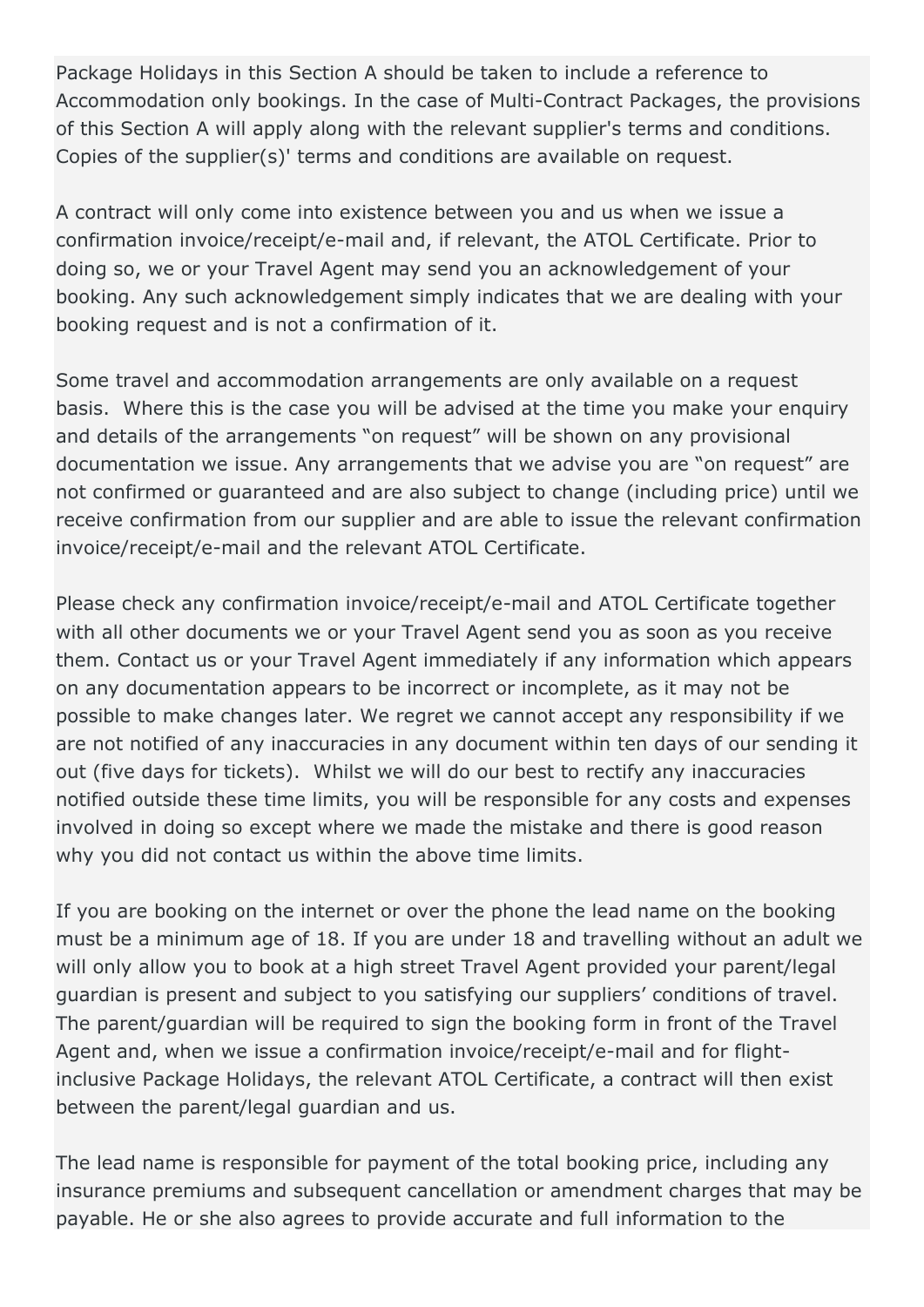remainder of the travelling party in relation to the booking, including any changes thereto and confirms that all the other members of the party, including any that may be added at a later date, agree to be bound by these conditions, and all other information in the relevant brochure and on our websites (as applicable).

# A.2: Price changes after booking

We may change the price of your booking after we have issued our booking confirmation in order to pass on to you changes in (i) the price of the carriage of passengers resulting from the cost of fuel or other power sources; (ii) the level of taxes or fees on the travel services included in your booking imposed by third parties other than the suppliers, including tourist taxes, landing taxes or embarkation or disembarkation fees at ports and airports; or (iii) the exchange rates relevant to the booking. We shall only be able to change the price in this way if we notify you of any price increase at least 20 days before the start of your booking, together with a calculation and an explanation for this change.

If the price of your booking is increased by more than 8% of its total price, then you may:

- (a) accept and pay for the price increase;
- (b) reject the price increase and terminate your booking with a full refund; or

(c) reject the price increase, terminate your booking and take an alternative holiday if we decide to offer this. If you decide to take an alternative holiday, we will inform you of its impact on the price of your booking. If the alternative holiday is of lower quality or cost, you may be entitled to a price reduction in accordance with Section A.12 below.

We will give you a reasonable period of time to make your decision, which will usually be 7 days from notification of the price increase. If we do not hear from you within this timeframe, we shall send a reminder to you, following which we shall be entitled to terminate the booking and provide you with a refund.

If you decide to reject the price increase and terminate your booking with a full refund, you may also be entitled to compensation in accordance with Section A.12 below.

You will be entitled to a price reduction corresponding to any decrease in the costs described above which occur after you have booked but before the start of booking, although we will be entitled to deduct our administrative expenses of this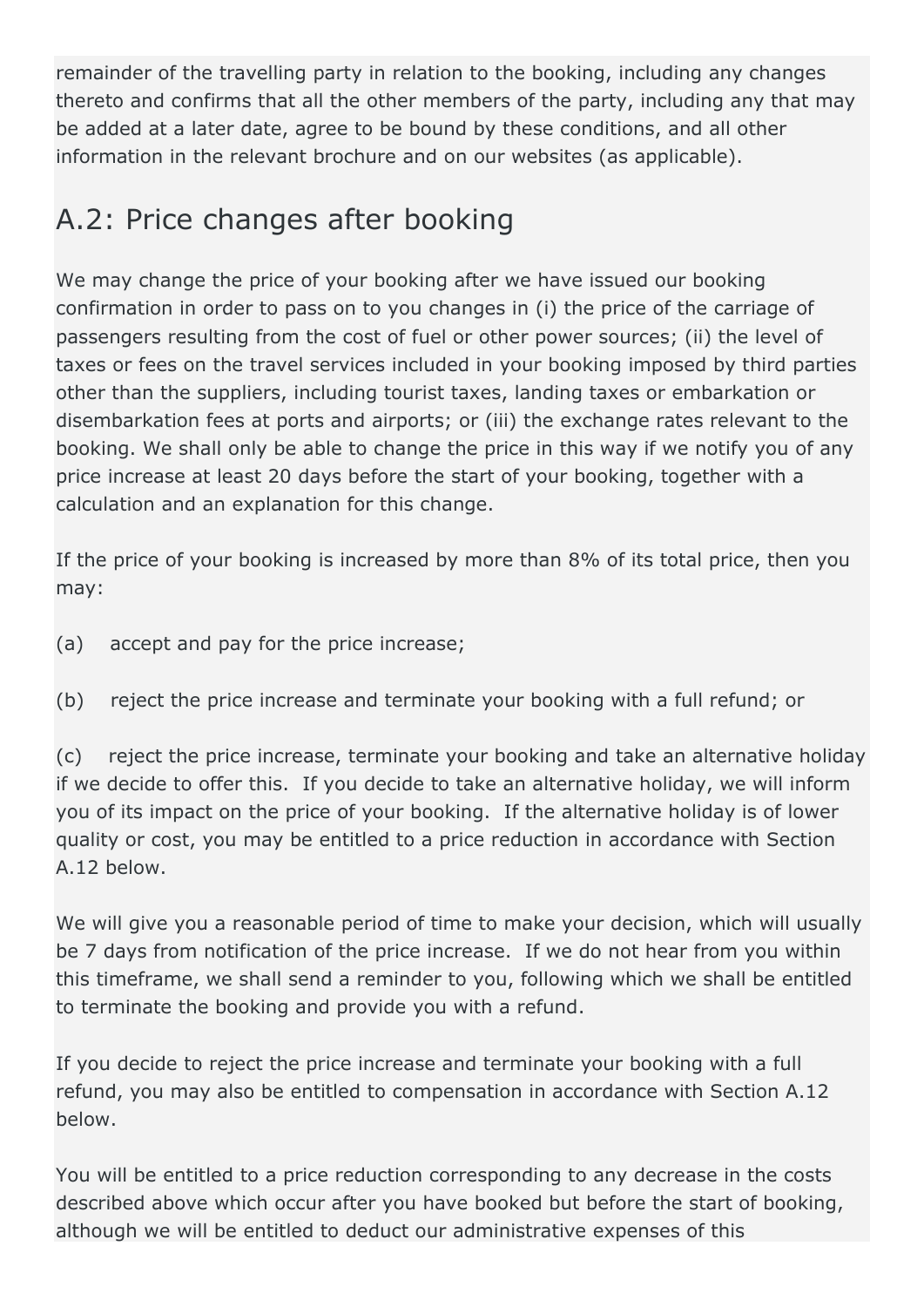process. You will be entitled to ask for a breakdown of these administrative expenses. However, please note that travel arrangements are not always purchased in local currency and may be booked by us many months in advance of departure. In the circumstances, some apparent changes may have no impact on the price of your travel due to contractual and other arrangements that will already be in place at the time of booking.

### Your financial protection A.3: Flight inclusive packages

We provide full financial protection for our flight-inclusive Package Holidays and ATOL protected flight only sales by way of our Air Travel Organiser's Licence number 10794 issued by the Civil Aviation Authority, Gatwick Airport South, West Sussex, RH6 0YR, UK, telephone +44 (0)333 103 6350, email claims@caa.co.uk.

When you buy an ATOL protected flight or flight inclusive Package Holiday from us you will receive an ATOL Certificate. This lists what is financially protected, where you can get information on what this means for you and who to contact if things go wrong.

We, or the suppliers identified on your ATOL Certificate, will provide you with the services listed on the ATOL Certificate (or a suitable alternative). In some cases, where neither we nor the supplier are able to do so for reasons of insolvency, an alternative ATOL holder may provide you with the services you have bought or a suitable alternative (at no extra cost to you). You agree to accept that in those circumstances the alternative ATOL holder will perform those obligations and you agree to pay any money outstanding to be paid by you under your contract to that alternative ATOL holder. However, you also agree that in some cases it will not be possible to appoint an alternative ATOL holder, in which case you will be entitled to make a claim under the ATOL scheme (or your credit card issuer where applicable).

If we, or the suppliers identified on your ATOL certificate, are unable to provide the services listed (or a suitable alternative, through an alternative ATOL holder or otherwise) for reasons of insolvency, the Trustees of the Air Travel Trust may make a payment to (or confer a benefit on) you under the ATOL scheme. You agree that in return for such a payment or benefit you assign absolutely to those Trustees any claims which you have or may have arising out of or relating to the non-provision of the services, including any claim against us, the Travel Agent (or your credit card issuer where applicable). You also agree that any such claims may be reassigned to another body if that other body has paid sums you have claimed under the ATOL scheme.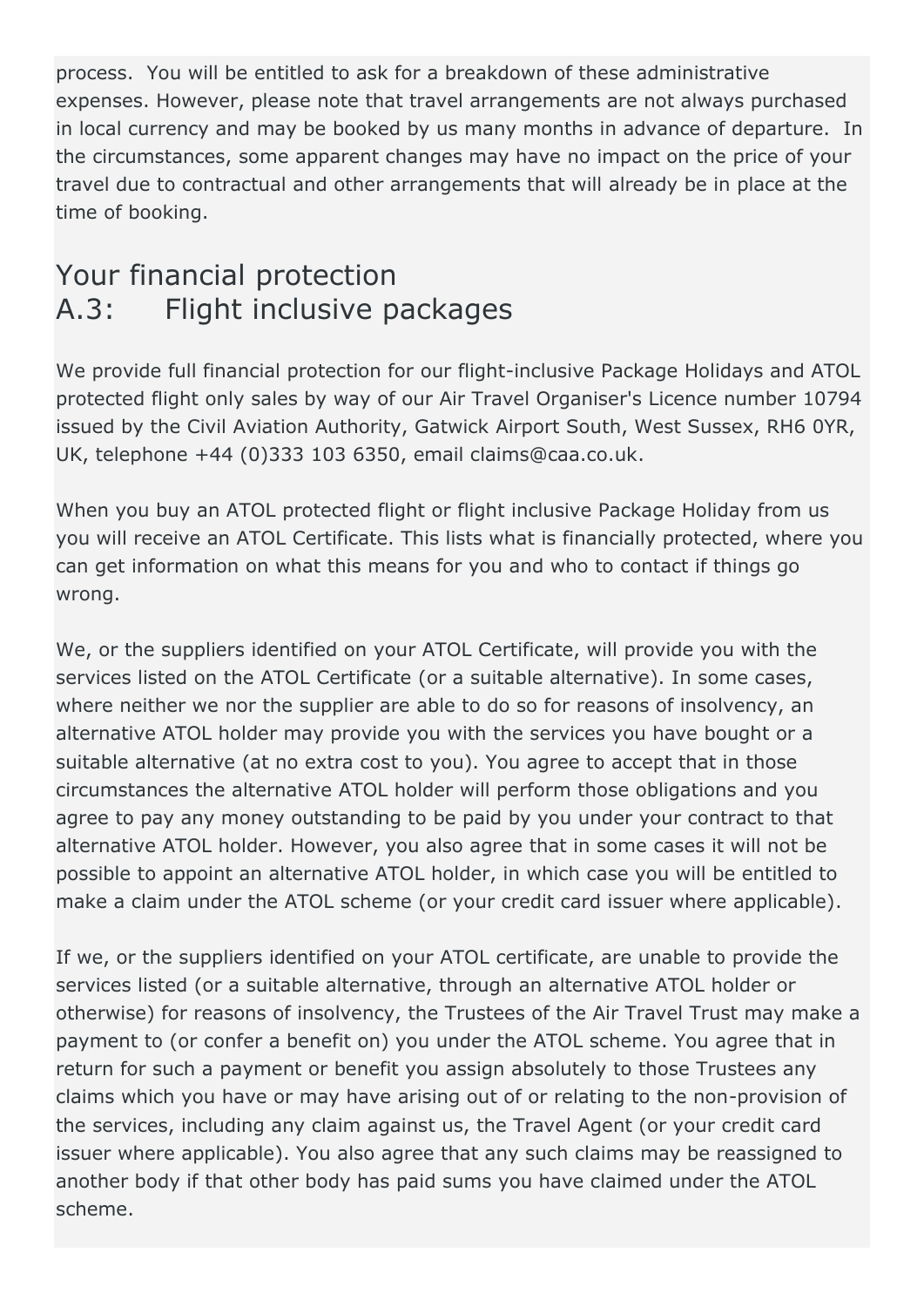# A.4: Flight exclusive packages

When you buy a Package Holiday that does not include a flight, or Accommodation only, protection is provided by way of a bond held by ABTA – The Travel Association, 30 Park Street, London SE1 9EQ, [www.abta.co.uk.](https://www.abta.com/)

### A.5: Payments to Travel Agents

In relation to ATOL protected flight-inclusive Package Holidays, money accepted by our Travel Agent from you is held by the Travel Agent on behalf and for the benefit of the Trustees of the Air Travel Trust at all times, but subject to the Travel Agent's obligation to pay it to us for so long as we do not fail. If we do fail, any money held at that time by our Travel Agent, or is subsequently accepted from you by the Travel Agent, is and continues to be held by the Travel Agent on behalf of and for the benefit of the Trustees of the Air Travel Trust without any obligation to pay that money to us. When you buy a Package Holiday not including a flight, all monies you pay to the Travel Agent are held by him on our behalf at all times.

## A.6. Significant changes made by us before travel

As the arrangements which make up your holiday are planned many months in advance, from time to time we may need to make a change to your holiday. We reserve the right to do so at any time. Most changes are minor changes, however, occasionally we have to notify customers of a significant change that we are constrained to make to the main characteristics of the holiday, or where we cannot fulfil any of your special requirements which we have accepted. Significant changes we will tell you about include but are not limited to:

A.6.1 a change of your UK departure point (excluding a change within London airports eg Gatwick to Heathrow which is considered a minor change);

A.6.2 a change of your beachclub destination or ski resort;

A.6.3 a change of more than 12 hours to the time you leave the UK or your destination;

A.6.4 if we downgrade your accommodation by one full Tour Operator rating (or to a lower official rating where no Tour Operator rating is used)

In the unlikely event that we have to make a significant change to your holiday, we will tell you as soon as reasonably possible. You will then have the option to: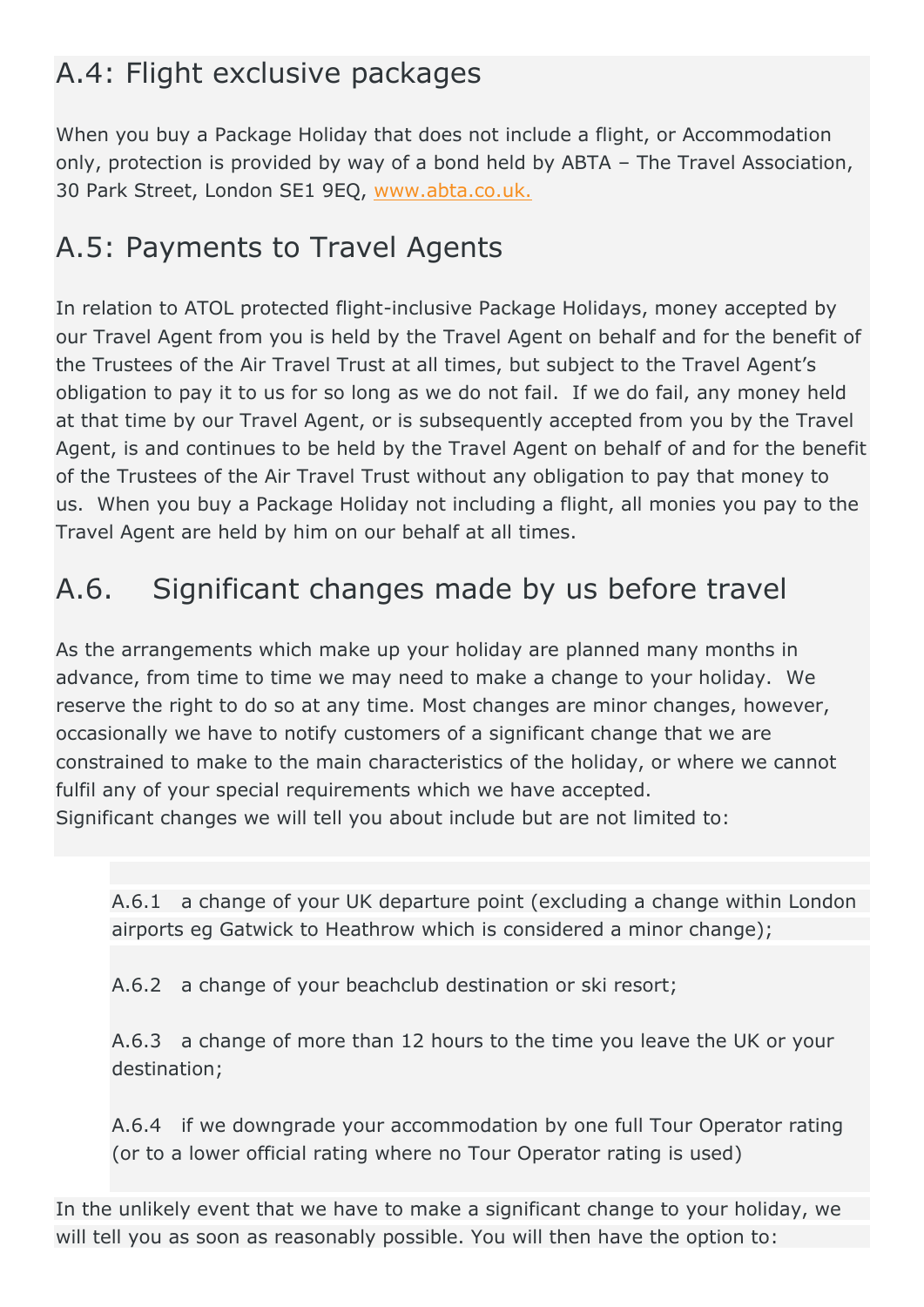(a) accept the proposed change. If this results in a holiday of lower quality or cost, you may be entitled to a price reduction in accordance with Section A.12 below;

(b) reject the proposed change and terminate your holiday with a full refund; or

(c) reject the proposed change, terminate your holiday and take an alternative one if we decide to offer this. If you decide to take an alternative holiday, we will inform you of its impact on the price of your booking. If the alternative holiday is of lower quality or cost, you may be entitled to a price reduction in accordance with Section A.12 below.

We will give you a reasonable period of time to make your decision, which will usually be 7 days from notification of the proposed change. If we do not hear from you within this timeframe, we shall send a reminder to you, following which we shall be entitled to terminate the holiday and provide you with a refund.

If you decide to reject the proposed change and terminate your holiday with a full refund, you may also be entitled to compensation in accordance with Section A.12 and the table below.

We will consider an appropriate refund of insurance premiums paid if you can show that you are unable to transfer or reuse your policy.

Unless the significant change is as a result of Unavoidable and Extraordinary Circumstances (see Section C.6), we will pay you compensation as shown in the table below. If you accept the significant change or amend to a different holiday offered for sale by us you will receive compensation as per Option 1 in the table below. If you reject the significant change and cancel your booking you will receive compensation as per Option 2. The amounts in the table are by way of guideline only and may in appropriate circumstances be increased.

Independent travel arrangements (eg. internal flights, airport parking etc. that you may arrange separately) do not form part of our contract with you. Should we need to make any changes to your holiday, we will not be liable for any amendment or cancellation charges incurred by you in respect of any such independent travel arrangements.

Compensation payments relating to a child place for which you have paid a child price are half the amounts shown below (up to half the child price paid). There are no compensation payments payable to those travelling on 'free child places', 'free group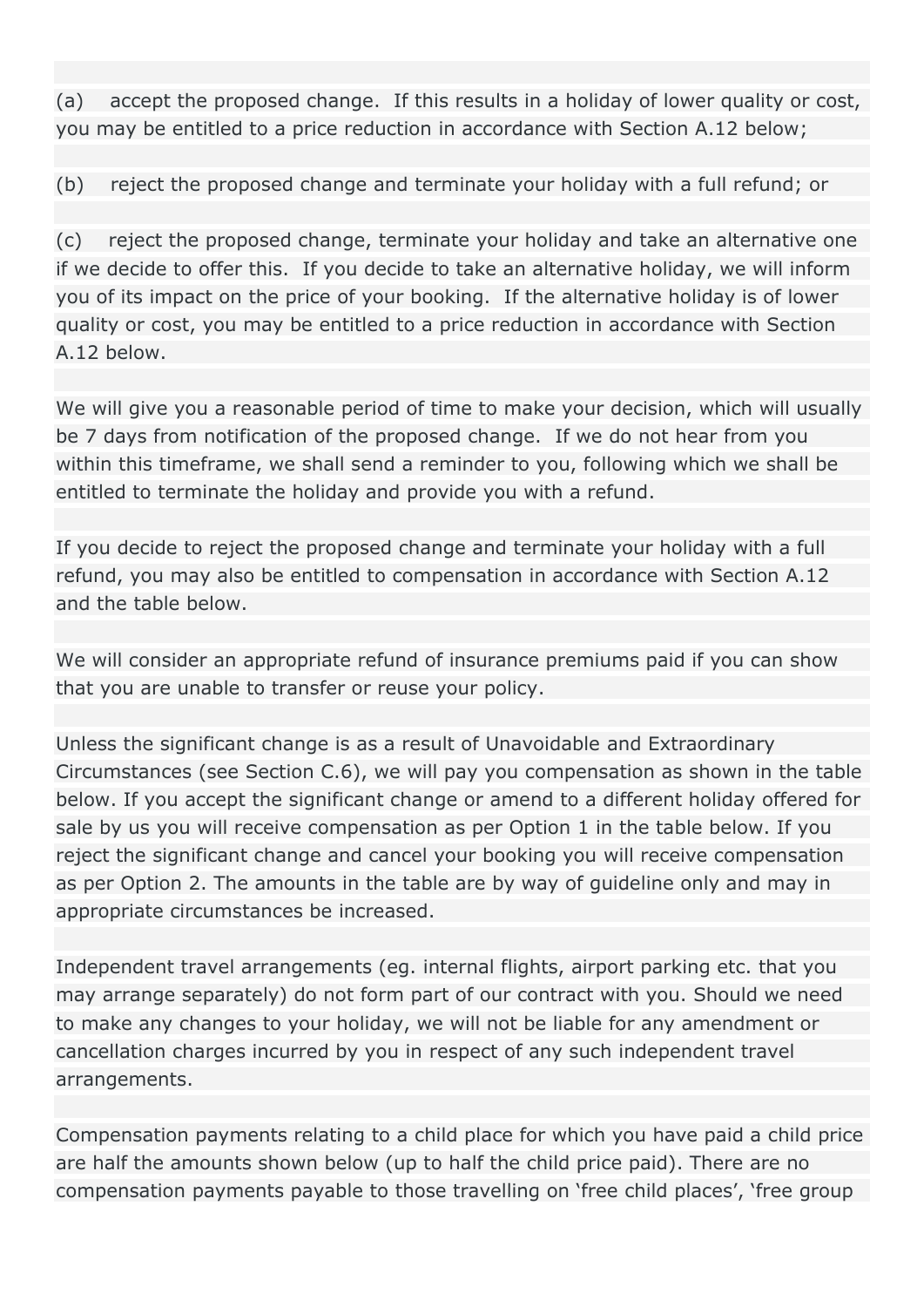places' or infants.

| Period of notice we give you or<br>travel agent before departure | Compensation for each full fare<br>paying passenger | Compensation for each full fare<br>paying passenger |
|------------------------------------------------------------------|-----------------------------------------------------|-----------------------------------------------------|
|                                                                  | Option 1                                            | Option 2                                            |
| $84 + days$                                                      | £0                                                  | £0                                                  |
| 84-43 days                                                       | £10                                                 | £5                                                  |
| 42-29 days                                                       | £20                                                 | £10                                                 |
| 28-11 days                                                       | £30                                                 | £15                                                 |
| $10-0$ days                                                      | £40                                                 | £25                                                 |

We may not give you any of the above options in the event that a change to the purchased holiday is a minor change. Please note that a change of flight time of less than 12 hours, a change of airline or aircraft (if originally identified), a change of departure or destination airport to one within the same region, or a change of accommodation to another of the same or higher standard usually qualify as minor changes. We will endeavour to tell you about a minor change before you travel, however, we will not pay compensation as a result of this change.

# A.7. Cancellation by us

On rare occasions, we may have to cancel your holiday and we reserve the right to do so. If we have to do so, we will notify you as soon as possible. We will also offer you an alternative holiday if we are able to do, and inform you of its impact on the price of your booking. If the alternative holiday is of lower quality or cost, you may be entitled to a price reduction in accordance with Section A.12 below. If we cannot offer you an alternative, or even if you just prefer, we will provide you with a full refund of any payments made for the holiday.

You may be entitled to compensation as a result of our cancellation of your holiday in accordance with Section A.12 below, except where we are prevented from providing the holiday because of Unavoidable and Extraordinary Circumstances and we notify you of the cancellation without undue delay before the start of your holiday. We regret that some travel packages shown on our website or in our brochures can only be operated if there is sufficient demand for the same and a sufficient number of people book such travel packages. If there is insufficient demand and subsequent confirmed bookings, we have the right to cancel the travel arrangements in question. If we have to do so, we promise we will tell you or your Travel Agent as soon as we possibly can. In this situation, you will then have the choice of the options shown in Section A.6 together with the option, if possible, of the same package departing on a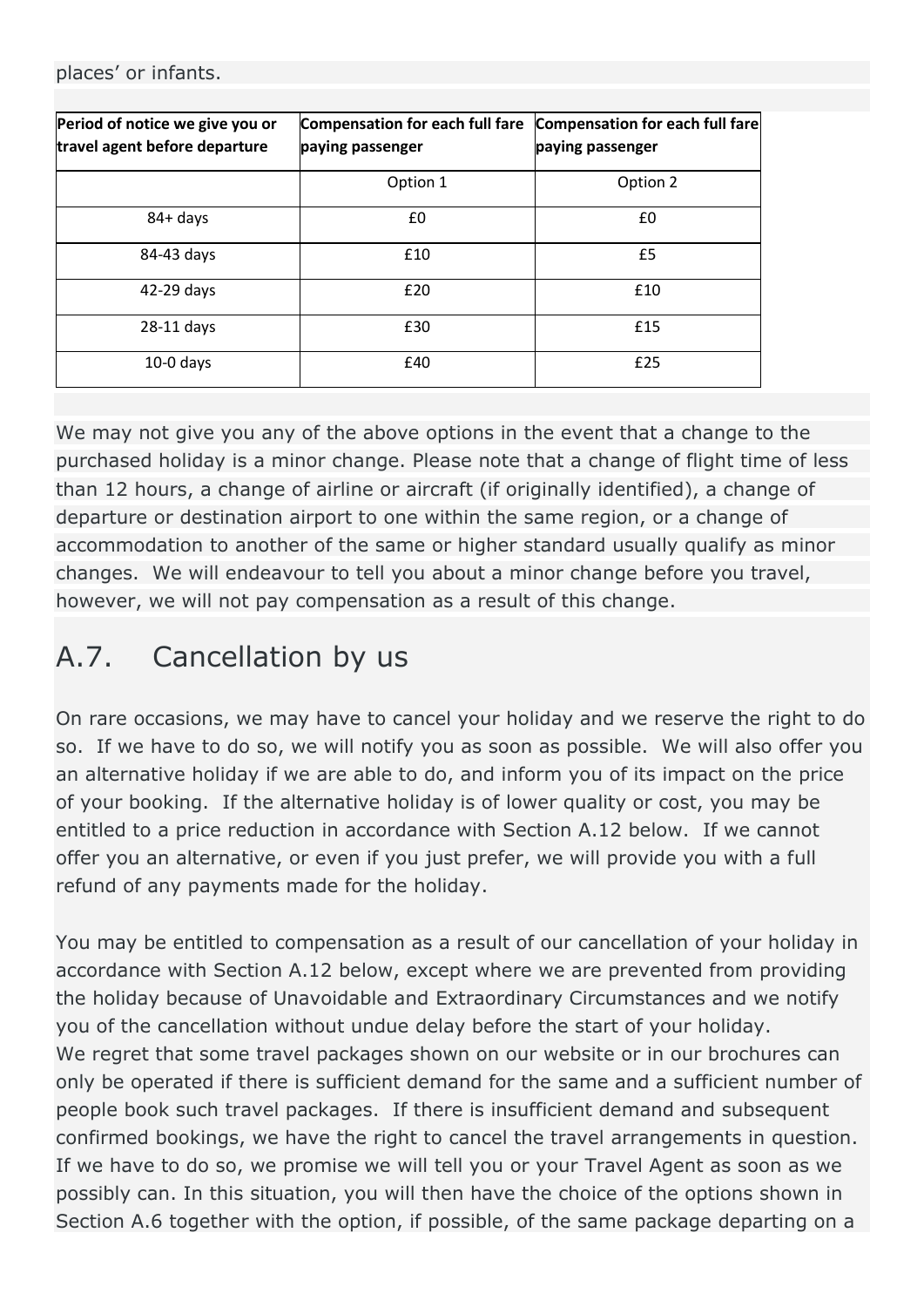different date. Where we cancel for lack of numbers in accordance with this paragraph, no compensation or other amounts (for example, the cost of any connected travel arrangements you have made independently) will be payable.

We can also cancel your holiday if you fail to make payments for your booking when due and in such circumstances, we shall have no further liability to you.

In the unlikely event we need to cancel your holiday for any other reason we will tell you or your Travel Agent as soon as possible.

### A.8. Our responsibility for the performance of the holiday

We do not ourselves own or provide all of the services, facilities or travel arrangements which make up your holiday. Some of these are provided by thirdparty suppliers whom we arrange to provide the services, facilities or travel arrangements which make up your holiday. We have a legal duty to exercise reasonable skill and care in making the arrangements for the suppliers to provide the services, facilities and travel arrangements to you. For Ski Extras, our legal duty is to exercise reasonable skill and care in arranging for you to enter into a contract with the supplier of the Ski Extra.

We also have a liability to you for the performance of the travel services included in your holiday under the PTR, irrespective of the fact that such travel services may be performed by the suppliers.

You must tell us immediately of any failure to perform or improper performance of your holiday ("Failure"). This will give us the opportunity to resolve the Failure whilst you are on your holiday. If we refuse to do so, or if it is necessary to remedy the Failure immediately, then you may resolve the Failure yourself and request reimbursement of reasonable expenses from us. However, these rights will not arise if remedying the Failure is impossible or entails disproportionate costs. In that case, your only right will be to seek a price reduction or compensation in accordance with Section A.12 below.

If a significant proportion of the travel services included in your holiday cannot be provided as agreed in the booking, we shall offer, at no extra cost to you, suitable alternative arrangements for the continuation of the holiday. The alternative arrangements shall where possible, be of equivalent or higher quality than those specified in your booking. Where they are of a lower quality you will be entitled to a price reduction as described in Section A.12 below. You may only reject the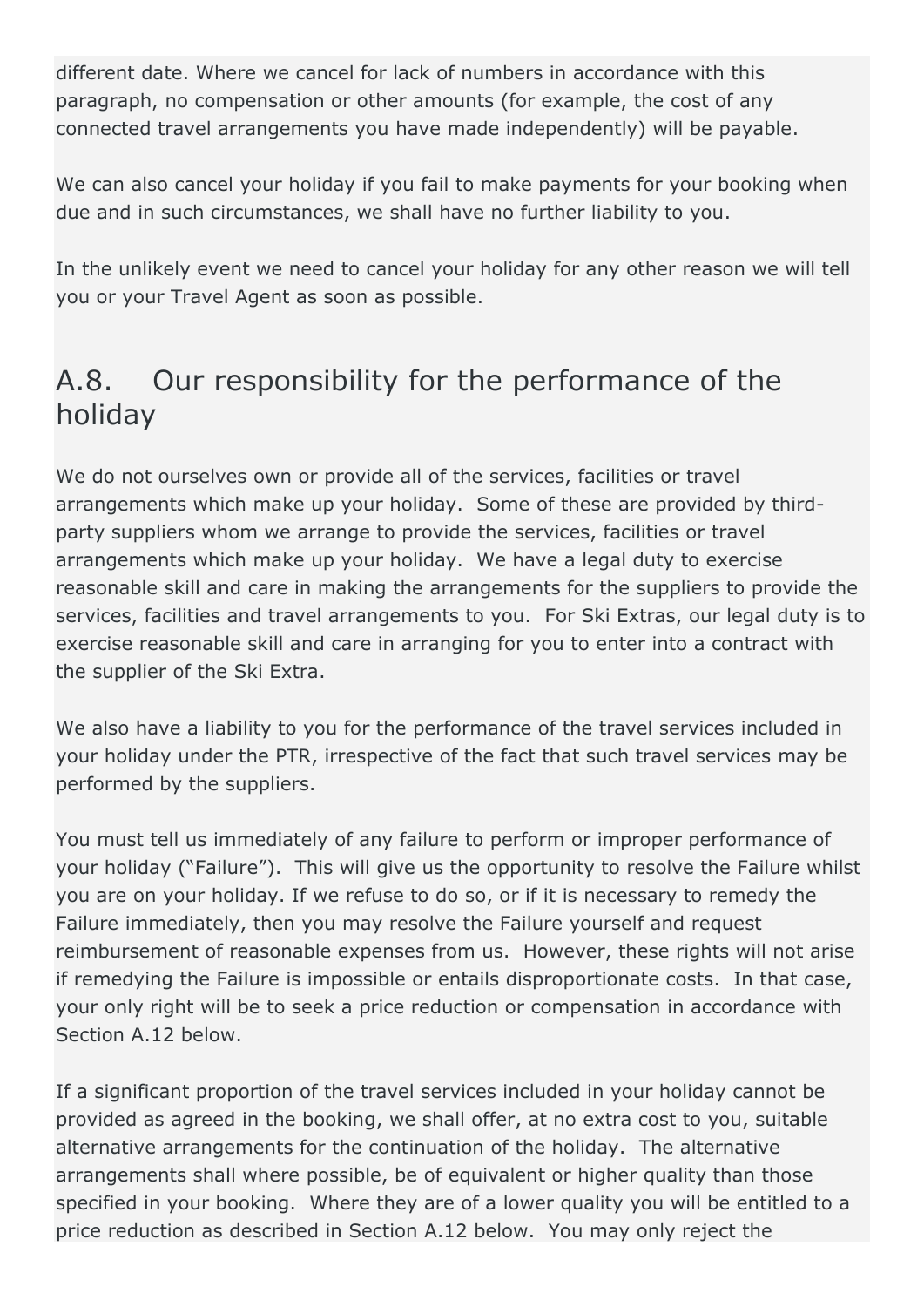alternative arrangements we offer to you if they are not comparable to what was agreed in the booking or if the price reduction is inadequate. If you do reject the alternative arrangements, or if we are not able to offer them, then you may, where appropriate, be entitled to a price reduction and/or compensation in accordance with Section A.12 below.

If a Failure substantially affects the performance of the holiday, and we have failed to remedy it within a reasonable period of time, you may decide to continue with your holiday or terminate your booking without paying a termination fee. If you decide to terminate, then if your holiday included carriage to the destination, we shall also repatriate you with equivalent transport without undue delay back to your place of departure and at no extra cost to you. You may, where appropriate, be entitled to a price reduction and/or compensation in accordance with Section A.12 below.

If we are unable to ensure your return to your place of departure as agreed in your holiday because of Unavoidable and Extraordinary Circumstances, we shall bear the cost of necessary accommodation, if possible of an equivalent category, for a period not exceeding three nights per passenger. This limitation shall not apply to persons with reduced mobility and any person accompanying them, pregnant women and unaccompanied minors, as well as persons in need of specific medical assistance, provided that we had been notified of their particular needs at least 48 hours before the start of the holiday.

If a longer period of accommodation than that referred to above is provided for in Union passenger rights legislation (as described in the PTR) concerning your mode of return transport, or such legislation does not allow the transport provider to limit its obligations as described above in the event of Unavoidable or Extraordinary Circumstances, then the limits set out in such legislation will apply instead.

# A.9. Prompt assistance in resort

We shall provide you with appropriate assistance without undue delay if you are in difficulty, in particular by providing appropriate information on health services, local authorities and consular assistance; and by helping you make distance communications and helping you find alternative travel arrangements. Typically, we do not charge for this assistance, although we do reserve the right to charge a reasonable fee for such assistance if the difficulty has been caused intentionally by you or through your negligence.

# A.10: Changes you make before travel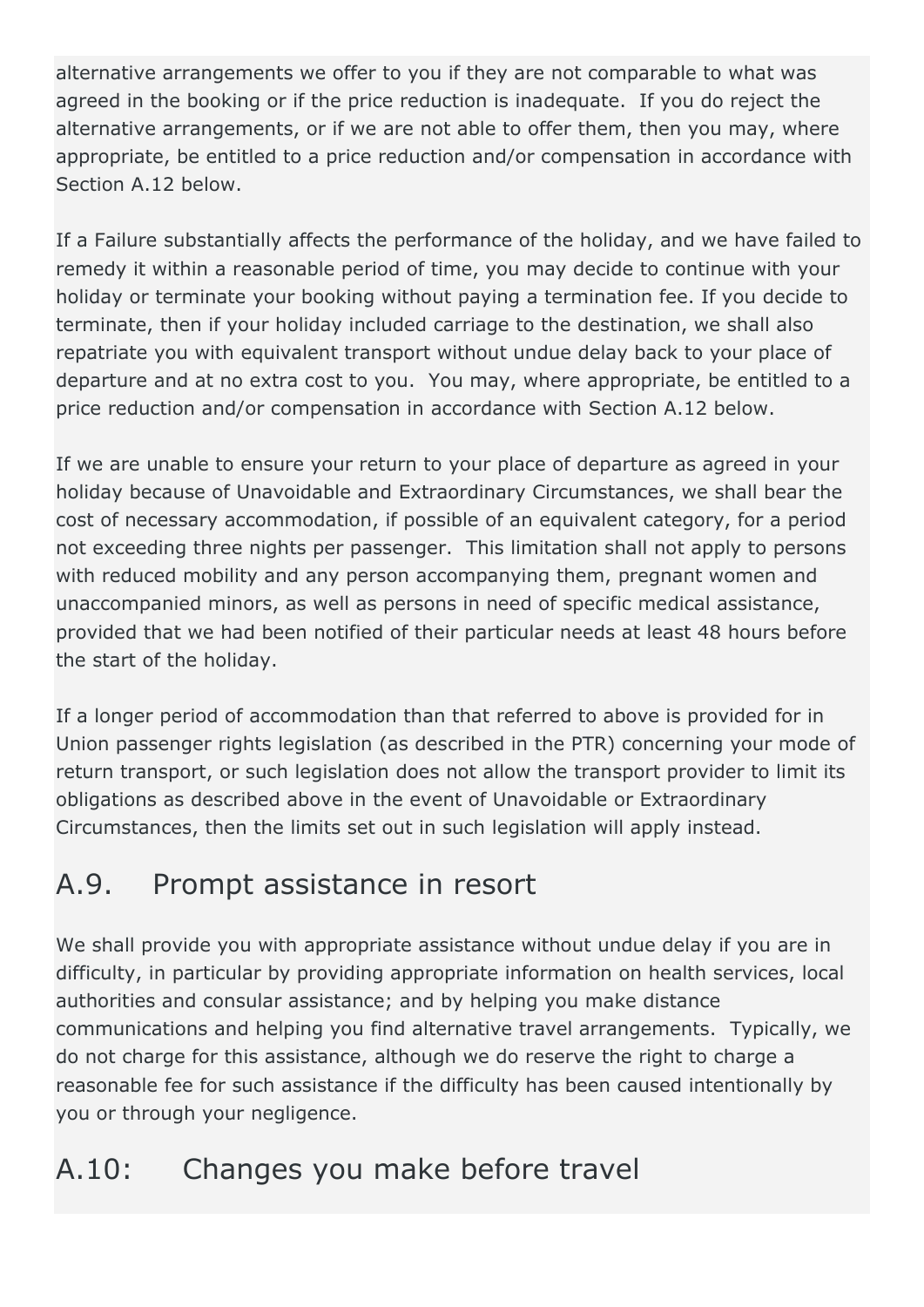If you want to change the arrangements you have booked in any way, we will try to help you, although we cannot guarantee that we will always be able to do this as changes are subject to availability at the time and to our terms and conditions and those of our suppliers.

For any changes that can be made, we will charge the price that applies on the day the change is made. Remember any change to your departure date, airport, transport, destination, accommodation, or length of the holiday has to apply to all members of your booking.

The lead name on the booking must give to your travel agent or to us directly, notice to change. We will apply charges from the date we receive the instruction from you or your travel agent.

The following tables set out the charges that we are entitled to receive for changes you make to bookings. In addition, we are entitled to charge you any fees that our suppliers may charge us for making any change. All amendment charges must be paid by you prior to the amendment being finalised.:

| Costs shown are per change per<br>person*                        | Notice given more<br>than 84 days | Notice given 84 days or less before<br>departure                    |
|------------------------------------------------------------------|-----------------------------------|---------------------------------------------------------------------|
| Flight (e.g, time change within same)<br>day, UK airport change) | £50 per person                    | Cancellation charges will be applied - see<br>'Cancellation by you' |
| Date of travel (see note 1)                                      | £50 per person                    | Cancellation charges will be applied - see<br>'Cancellation by you' |
| Accommodation                                                    | £50 per person                    | Cancellation charges will be applied - see<br>'Cancellation by you' |
| Passenger name                                                   | £50 per name<br>change            | £50 per name change                                                 |

\*The maximum amendment fee we will charge for changes made by you in one request is £400 per booking. This does not include where cancellation charges are applied as shown.

**Note 1:** It is not possible to transfer your booking to a departure date more than 12 months after your original travel date without incurring cancellation charges and we can only transfer to a product or season that is currently on sale.

You may transfer your holiday to another person who satisfies all the conditions applicable to the holiday, subject to you and the other person accepting that you will both be liable, jointly and individually, for full payment of any balance due to be paid and any fees, charges or other costs arising from the transfer. We shall notify you of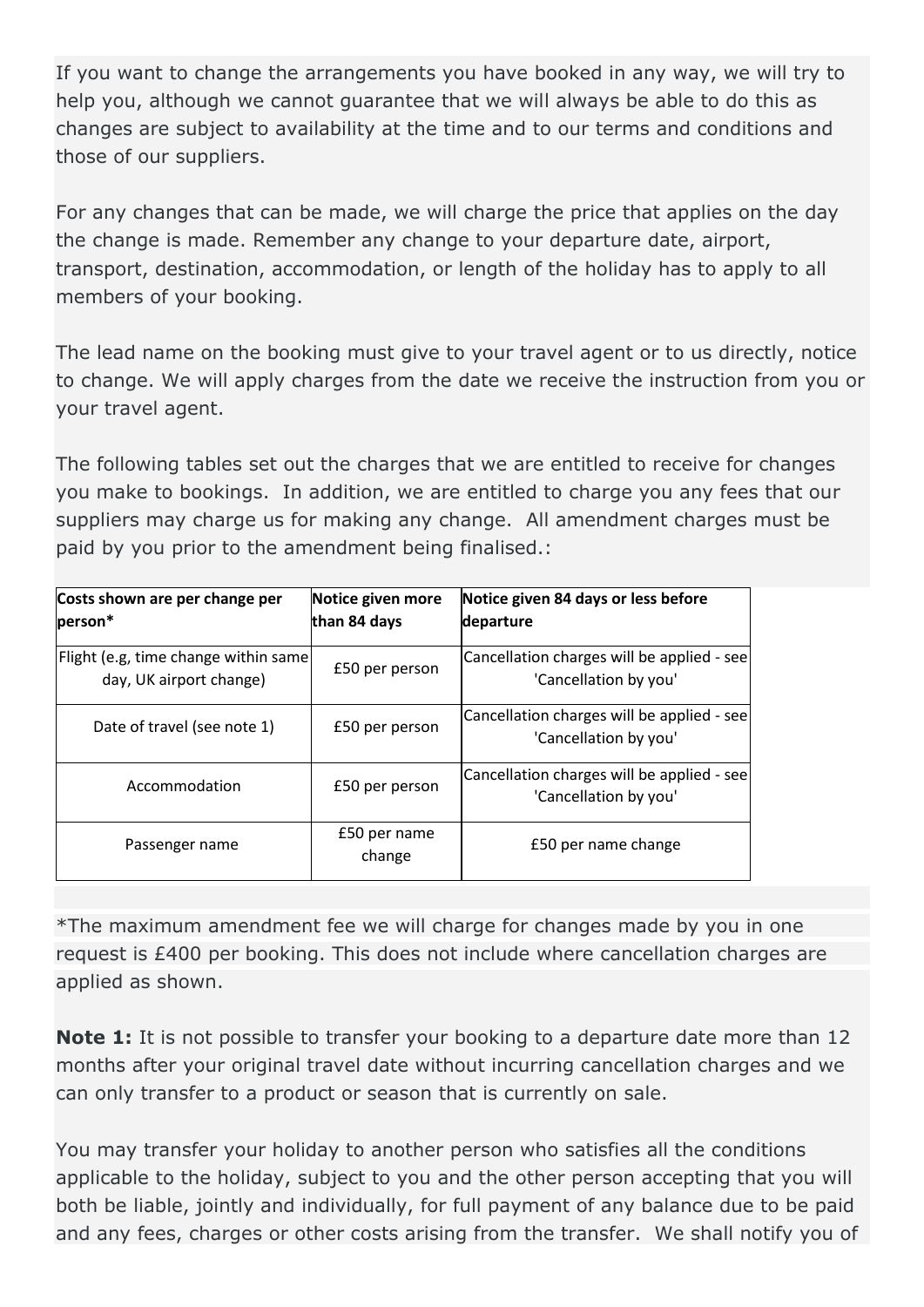these costs upon receipt of your request to transfer. You will need to give us reasonable notice of this change so that we can make the necessary arrangements, but 7 days before departure shall be considered to be reasonable.

Please note that the majority of our flight and transfer providers do not typically allow changes to be made to tickets after bookings have been made.

Changes such as name changes (including initial changes), destination and date changes can be treated by our suppliers as a cancellation and rebooking, regardless of the period of notice given to us. If the supplier treats the change as a cancellation and rebooking we will pass on to you the cost imposed by the supplier, which could be up to 100% of the ticket price. Also, note that transport providers may refuse to issue replacement tickets for lost or stolen tickets and new tickets may have to be purchased by you. The cost of the new ticket may be greater than the cost of the original ticket.

Any booking discount you may have received at the time the original booking was made, may be altered or reduced whenever changes are made.

The table below details charges that we levy in the event that you wish to change any "Extra Services" that you have booked such as a Ski Extra, excursions, private tuition or any other additional activities/services.

#### **Changes you make to Extra Services**

| Time we receive your notice to amend item before departure* | Charge for change     |
|-------------------------------------------------------------|-----------------------|
| More than 28 days                                           | Free of charge        |
| $28-8$ days                                                 | 50% of the item cost  |
| 7 days or fewer                                             | 100% cost of the item |

\* No refunds are applicable on the items that are not used once in resort. If you change any 'Extra Services' supplied by 3rd parties (e.g. airport parking or excursions) we will pass on any costs imposed by the provider of the service, which may be up to 100% of the cost of the extra service.

### A.11: Cancellation by you

You, or a member of your party, may cancel your booking at any time by giving us written notice. Any such notice of cancellation must be given by the lead name on the booking.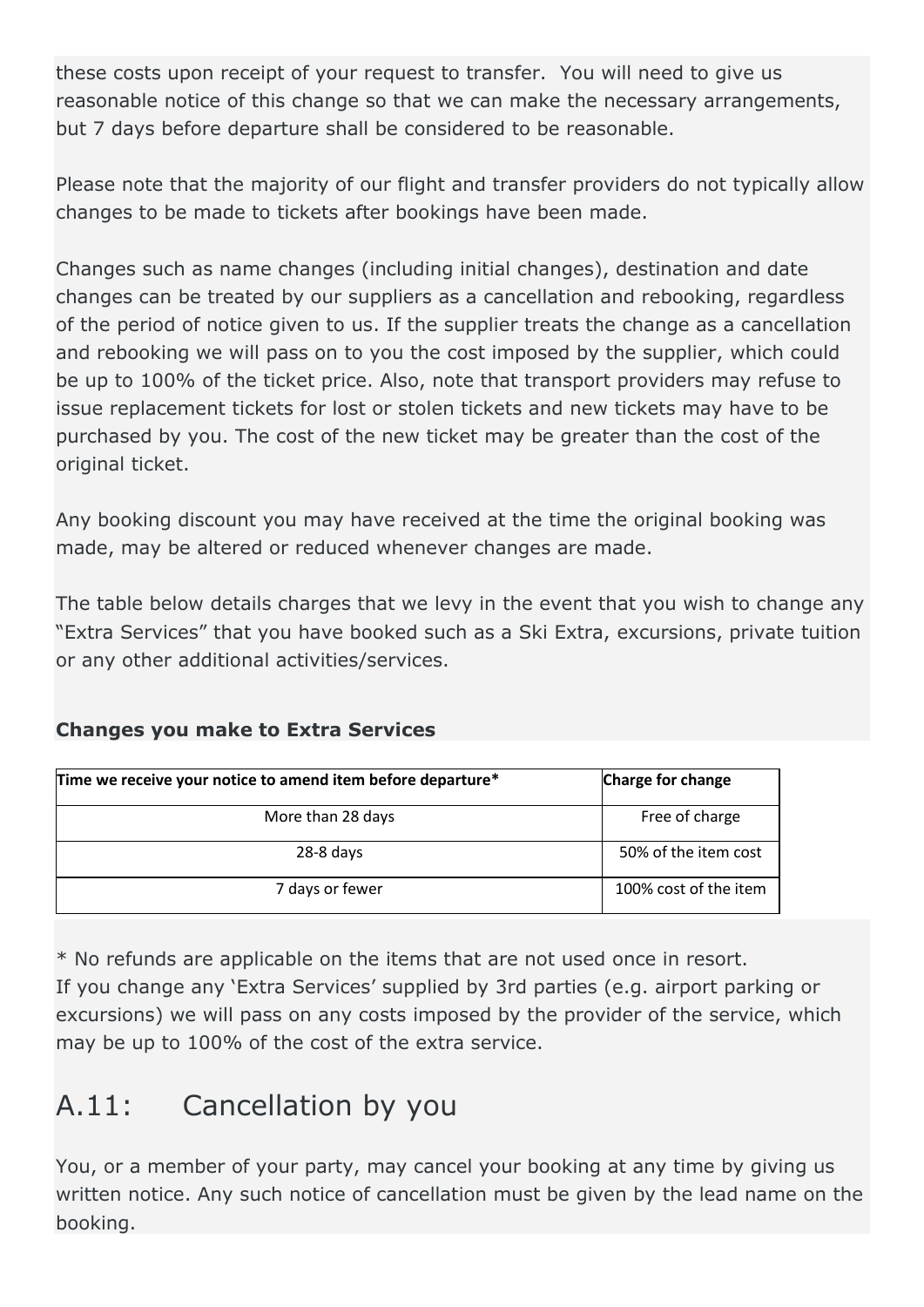Any notice addressed to us should be sent to the correspondence address as stated on the invoice. We will apply charges from the date we receive the instruction from you or your Travel Agent.

As we may have incurred costs in relation to a cancelled booking (including, without limitation, charges which are imposed on us by the suppliers), you will be charged a cancellation fee per person which reflects the losses and costs which we incur in cancelling the booking as follows (please ask if you would like to understand how these charges are calculated):

#### **Our cancellation charges**

| Time we receive your notice to cancel before<br>departure | <b>Cancellation charge</b>                                      |  |
|-----------------------------------------------------------|-----------------------------------------------------------------|--|
| More than 84 days                                         | Loss of deposit                                                 |  |
| 84-64 days                                                | 30% of total cost of holiday (or loss of deposit<br>if greater) |  |
| 63-50 days                                                | 50% of total cost of holiday                                    |  |
| 49-29 days                                                | 70% of total cost of holiday                                    |  |
| 28-15 days                                                | 90% of total cost of holiday                                    |  |
| 14 days or fewer                                          | 100% of total cost of holiday                                   |  |

Where any deposit is payable by instalments (see Section C), any references in the above table to "loss of deposit" shall mean loss of the Initial Deposit and the Deposit Balance (as defined in Section C) and, if the Deposit Balance has not been paid as at the date of cancellation, then the Deposit Balance shall be immediately payable and form part of the relevant cancellation charge.

If any member of the booking cancels and you cannot fill that person's place, you may have to pay additional supplements for your accommodation. For example, you may have to pay single or under-occupancy supplements. If you do cancel, you must still pay any insurance premiums and amendment charges which arose before the cancellation and any deposits paid for any pre-booked items or services.

If you cancel any "Extra Services"' (whether booked at the time of booking the basic holiday or subsequently) we will pass on any costs imposed by the provider of the service.

If you cancel any travel insurance you booked through us your premium will not be refunded, as cover under the policy will already have begun.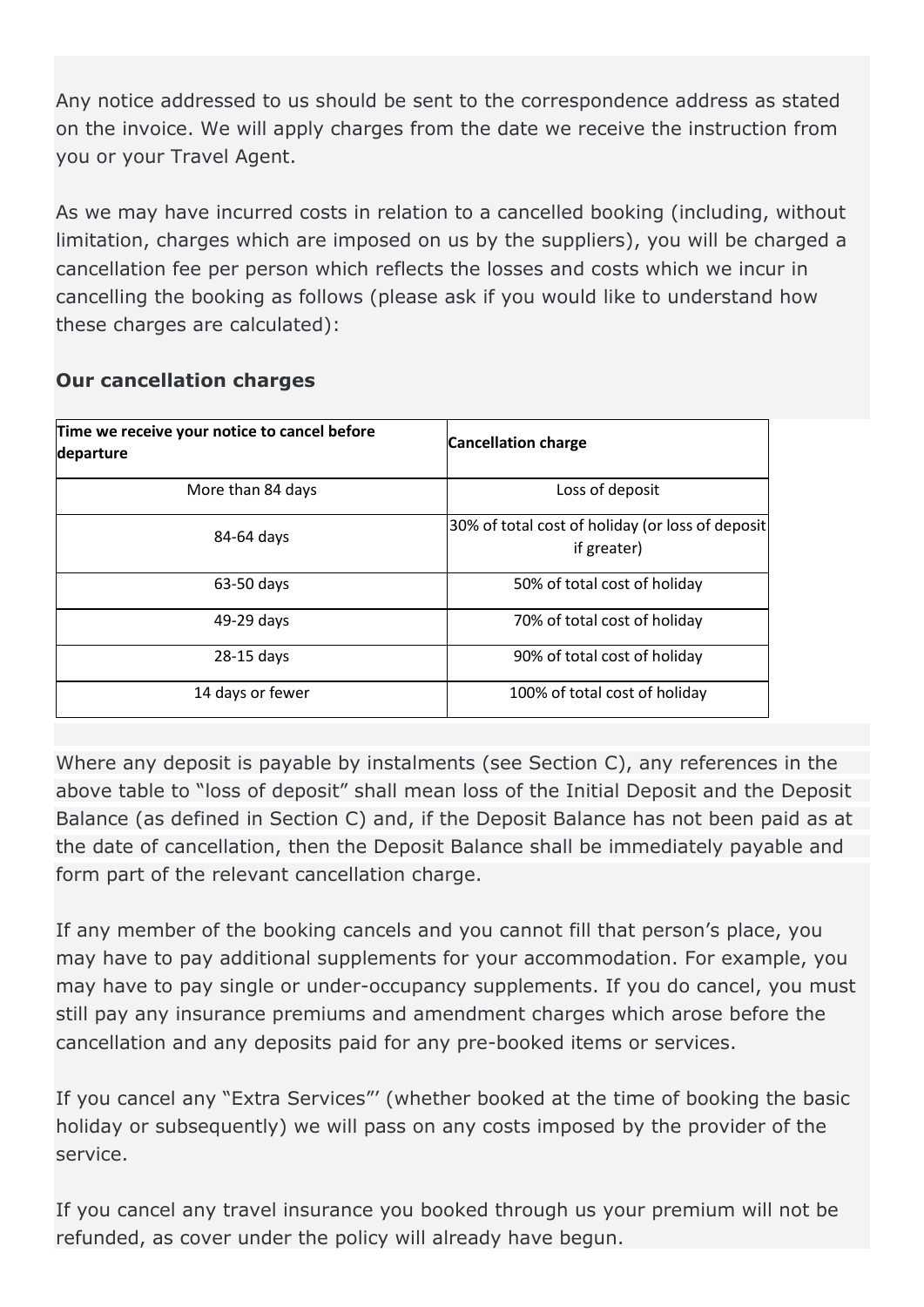In addition to the cancellation rights set out above, you shall have the right to cancel your booking before the start of the holiday without paying any cancellation charge in the event of unavoidable and extraordinary circumstances (which is described in Section C.6 below) ("**Unavoidable and Extraordinary Circumstances**") occurring at the place of destination or its immediate vicinity and we have confirmed to you that they will significantly affect the performance of the holiday, or they significantly affect the carriage of passengers to the destination. If you cancel in this circumstance, we shall provide you will a full refund of any payments made in relation to your booking but you will not be entitled to compensation or any of the rights set out in Section A.12 below.

We shall provide you with any refund of payments made under the booking, less any cancellation charges due to us, as soon as we can and in any event within 14 days of cancellation.

### A.12: Price reduction, compensation for damages and our liability

You will be entitled to an appropriate price reduction for any period during which there is a Failure, unless the Failure is attributable to you.

You shall be entitled to receive appropriate compensation from us for any damage you sustain as a result of a Failure except where the Failure is:

(a) attributable to you;

(b) attributable to a third party unconnected with the provision of the travel services included in the holiday and is unforeseeable or unavoidable; or

(c) due to Unavoidable and Extraordinary Circumstances.

We shall not be liable to pay compensation to you in connection with your holiday where there are international conventions which limit the extent or the conditions under which compensation would have to be paid by one of our suppliers. These same limitations will apply to us and in an identical manner as if such limitations applied directly to us. These international conventions include (but are not limited to) the Montreal Convention in respect of travel by air (and all earlier related conventions), the Athens Convention in respect of travel by sea, the Berne Convention in respect of travel by rail (Convention concerning International Carriage by Rail (COTIF) of 9 May 1980), the Geneva Convention in respect of travel by road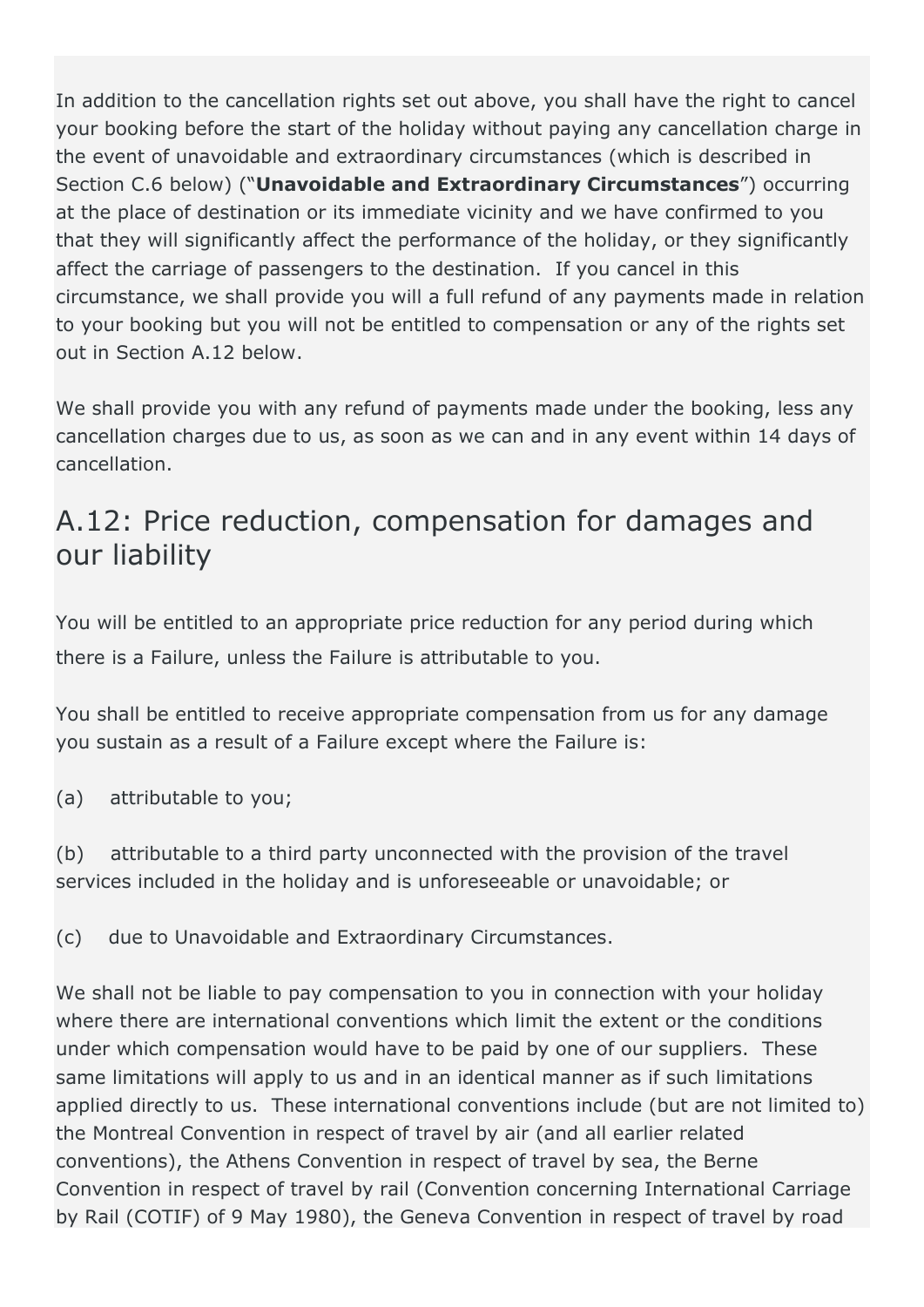and the Paris Convention in respect of the provision of accommodation. We shall have the full benefit of any limitation of compensation which is contained in these conventions and any other international conventions which govern the travel arrangements which make up the holiday. Please ask us for copies of these international conventions if you would like to see them.

Our liability will also be limited in accordance with the contractual terms of the suppliers which provide the transportation element of your holiday and in an identical manner as if such limitations applied directly to us.

Our liability to you in connection with your holiday shall be limited to a maximum of three times the cost of your holiday, except in cases involving death, injury or illness where we or our suppliers have caused such damage intentionally or with negligence.

If you are granted compensation or a price reduction by another party in relation to the same Failure which you claim compensation or a price reduction from us, then we may deduct the compensation or price reduction you receive from the other party from that which is payable by us.

Except as set out above, we accept no liability for any claims, losses, expenses, damages or liability for your holiday, except in cases involving death, injury or illness where we have caused such damage with negligence.

Where a flight ticket is downgraded or a flight cancelled, delayed, or boarding is denied by any carrier in circumstances which would entitle you to compensation under the EU Regulation 261 / 2004 (the Denied Boarding Regulations 2004), then you are encouraged to claim the appropriate sums pursuant to those Regulations from the carrier. Any sums received by you in this respect constitute the full amount of your entitlement to compensation for all matters flowing from the carrier's actions and which fall within the scope of the Denied Boarding Regulations 2004. If for any reason, you do not claim against the carrier and make a claim for compensation from us, you must, at the time of payment of any compensation to you, make a complete assignment to us of the rights you have against the carrier in relation to the claim that gives rise to that compensation payment.

Please note that we expect you to assist us in recovering from any third party any sum which may compensate us for any sums we pay you. In particular, you are obliged to assign to us any rights that you may have against any other person whose acts or omissions have caused or contributed to our legal liability to pay you compensation.

We are entitled to deduct from any compensation otherwise payable to you, any sums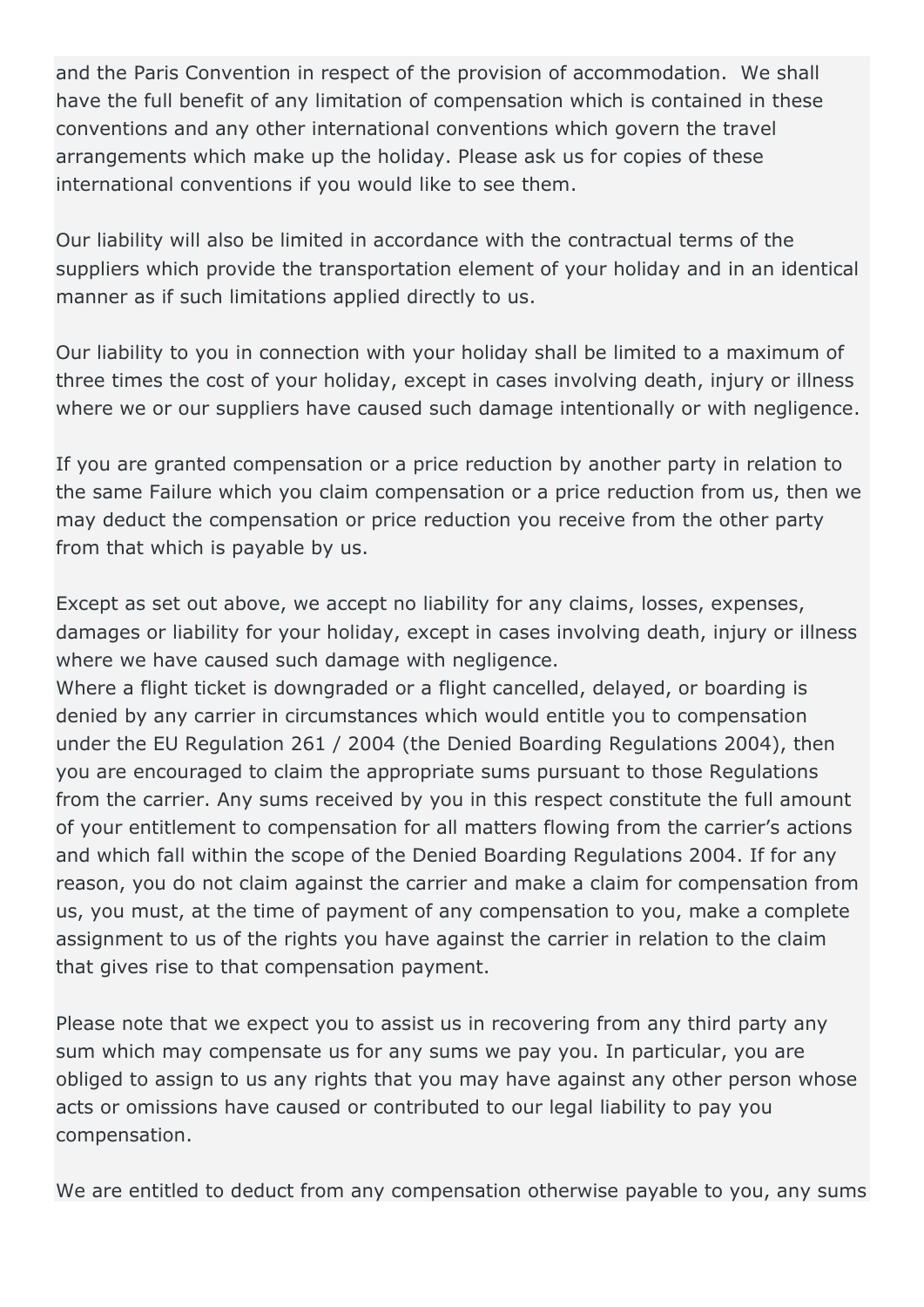that you may be paid by any of our suppliers that relate to the same event or circumstances giving rise to any liability on our part.

Unless otherwise expressly indicated by us in writing, excursions or other tours that you may choose to book or pay for whilst you are away are not part of the holiday provided by us. For any excursion or other tours that you book, your contract will be with the operator of the excursion or tour and not with us. We are not responsible for the provision of the excursion or tour or for anything that happens during the course of its provision by the operator and this applies even where a Neilson representative accompanies the tour or excursion.

Nothing in these booking conditions affect any statutory rights that you may have under the relevant jurisdiction applicable to you.

# A.13: Flight delays

Delays sometimes occur. We work closely with the airlines and overseas offices to make sure any delay is as short as possible. When a delay occurs we will try to make sure refreshments or meals are provided when appropriate. We will not do this ourselves as such arrangements will normally be the responsibility of the relevant airline. If you have taken out our recommended travel insurance or a comparable policy you may have cover against delays.

# A.14: Local charges and tourist taxes

Unless we have stated that a service or facility is included or free in our accommodation descriptions you may be asked to pay a charge locally. For example local tourist taxes, room services (i.e. minibar), health and beauty treatments, snacks and drinks etc.

Tourist taxes are payable by you when you check out of your holiday accommodation. Charges vary by destination but are currently  $\epsilon$ 1.05 -  $\epsilon$ 2.50 per person per night in Austria, €0.83 - €3 per person per night in France, €1.50 - €4 per room per night in Greece,  $\epsilon$ 1 -  $\epsilon$ 2.00 per person per night in Italy and Sardinia. There are currently no tourist taxes to pay in Andorra, Croatia or Spain, although this is subject to change.

Taxes for children are age-dependent (prices correct as of August 2019 and subject to change). To find out the most up to date tourist taxes for your chosen holiday accommodation please contact us.

# Section B: Ski Extras bookings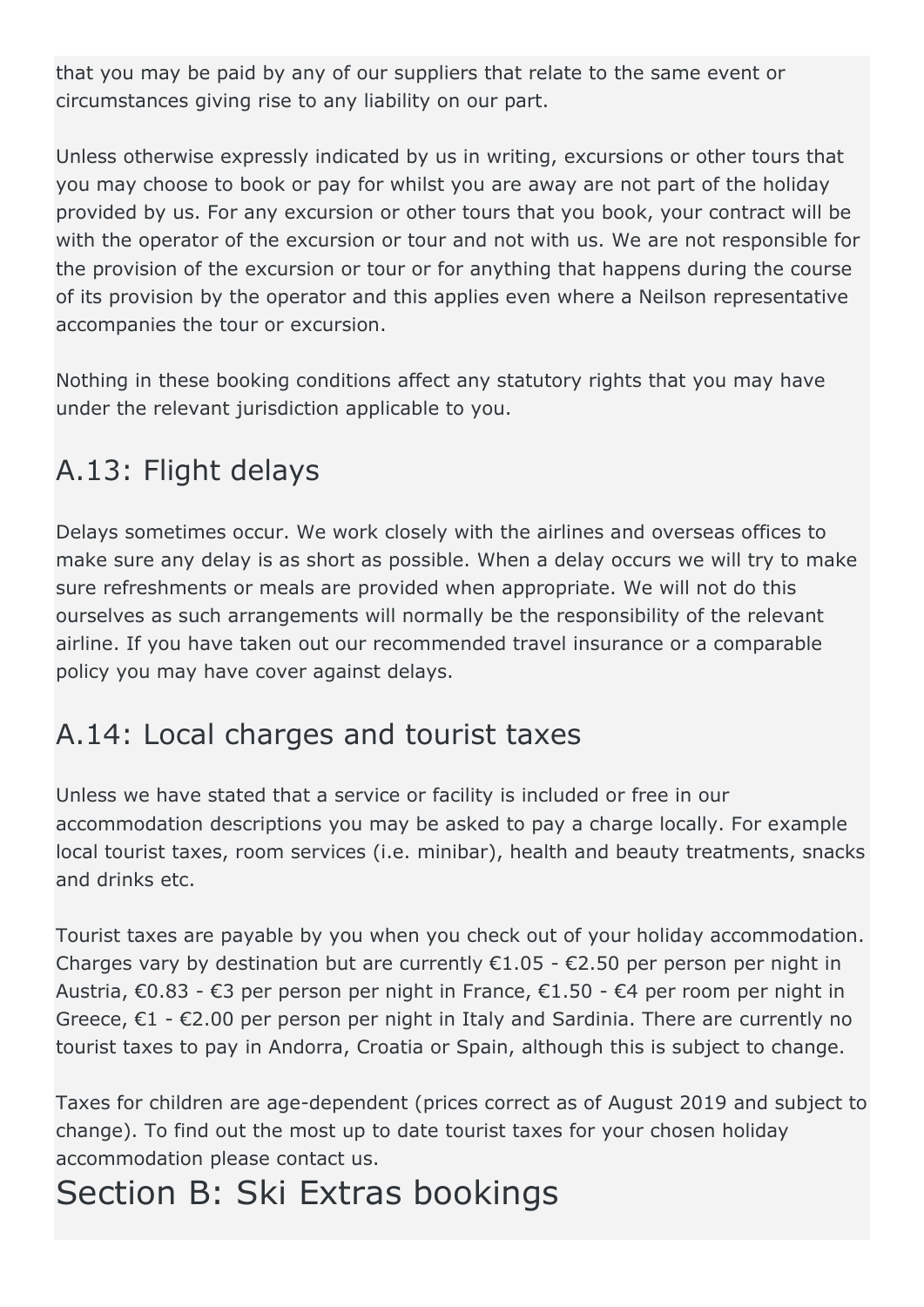### B.1: Contracts with Ski Extra suppliers

If you purchase Ski Extras through us, which do not form part of a Package Holiday, your booking will be subject to the provisions under this Section B and the terms and conditions of the relevant Ski Extra supplier.

In relation to the sale of Ski Extras, we act as an agent for the relevant Ski Extra supplier(s) in respect of the Ski Extras you book. When we make your booking we will arrange for you to enter into separate contracts with each relevant Ski Extra supplier named on your booking confirmation. The PTR do not apply to bookings made under this Section B.

A contract for a Ski Extra will only come into existence between you and the Ski Extra supplier when we issue you with a confirmation invoice/receipt/e-mail. Prior to doing so, we or your Travel Agent may send you an acknowledgement of your booking. Any such acknowledgement simply indicates that we are dealing with your booking request and is not a confirmation of it.

### B.2: Liabilities for Ski Extra only bookings

Please be aware that a Ski Extra supplier's own terms and conditions may contain provisions which limit their liability to you. You are advised to read those terms and conditions carefully prior to booking as they will contain important information about your booking. Copies of each Ski Extra supplier's applicable terms and conditions are available on request from us.

As an agent for each Ski Extra supplier, we do not own or control the Ski Extra arrangements which you book through us. Accordingly, we do not accept any liability or responsibility for anything which goes wrong with your booking unless that error or event is caused by our own negligence or that of our servants or agents. Since we act solely as an agent processing your booking, we accept no liability for:

- (a) The acts and omissions of the Ski Extra suppliers;
- (b) The arrangements provided by the Ski Extra suppliers;
- (c) Any persons or parties connected with the Ski Extras; or

(d) Any loss, damage or injury suffered by you in connection with your use of the Ski Extras.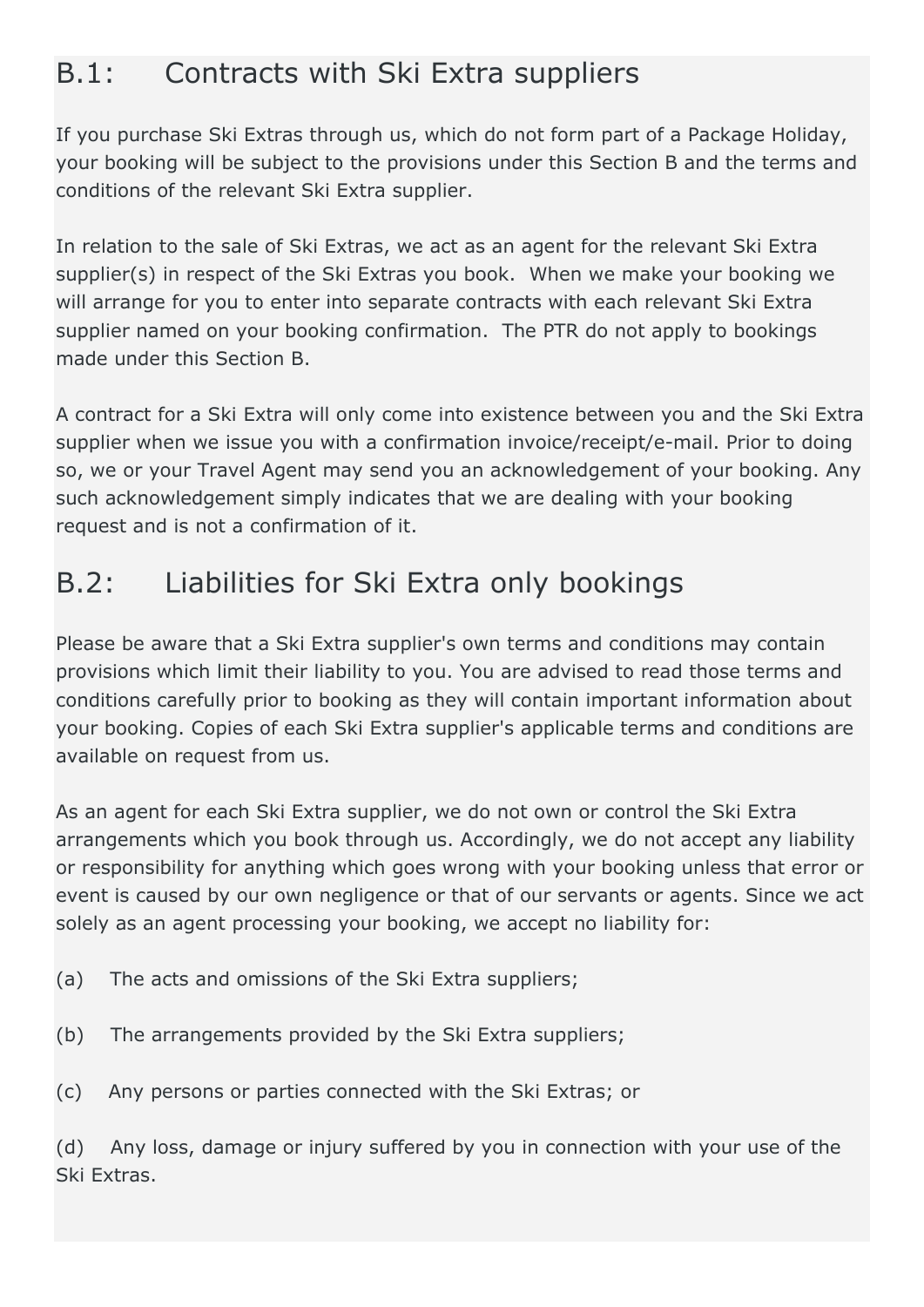### B.3: Booking information for Ski Extras

Please check any confirmation invoice/receipt/email together with all other documents we or your Travel Agent send you as soon as you receive them.

Contact us or your Travel Agent immediately if any information contained within any of the documentation appears to be incorrect or incomplete, as it may not be possible to make changes later.

As an agent for the Ski Extra suppliers, we accept no responsibility for any errors in documentation except where the error has been made by us.

## B.4: Resolving disputes relating to Ski Extras bookings

If after purchasing a Ski Extra you have any queries or concerns about the Ski Extra, please contact the Ski Extra supplier directly.

If you encounter a problem while on your trip, we recommend that you report this to the Ski Extra supplier or their agent immediately. If you fail to do this, there will be less opportunity for the Ski Extra supplier to investigate and rectify your problem.

If you wish to make a complaint when you return home, write to the relevant Ski Extra supplier directly. You will see their name and contact details in any confirmation documents we send you.

If your attempts to resolve your problem with the Ski Extra supplier directly are unsuccessful, we will be happy to liaise with the Ski Extra supplier and encourage them to resolve the matter with you. However, we cannot guarantee that we will be able to reach a satisfactory conclusion and you acknowledge and agree that we are under no legal obligation to do so.

### B.5: Changes and cancellations by you

The table below details charges that we levy in the event that you wish to change your Ski Extra booking.

| Time we receive your notice to amend item before<br>departure* | Charge for the change |
|----------------------------------------------------------------|-----------------------|
| More than 28 days                                              | Free of charge        |

#### **Changes you make to your Ski Extra booking**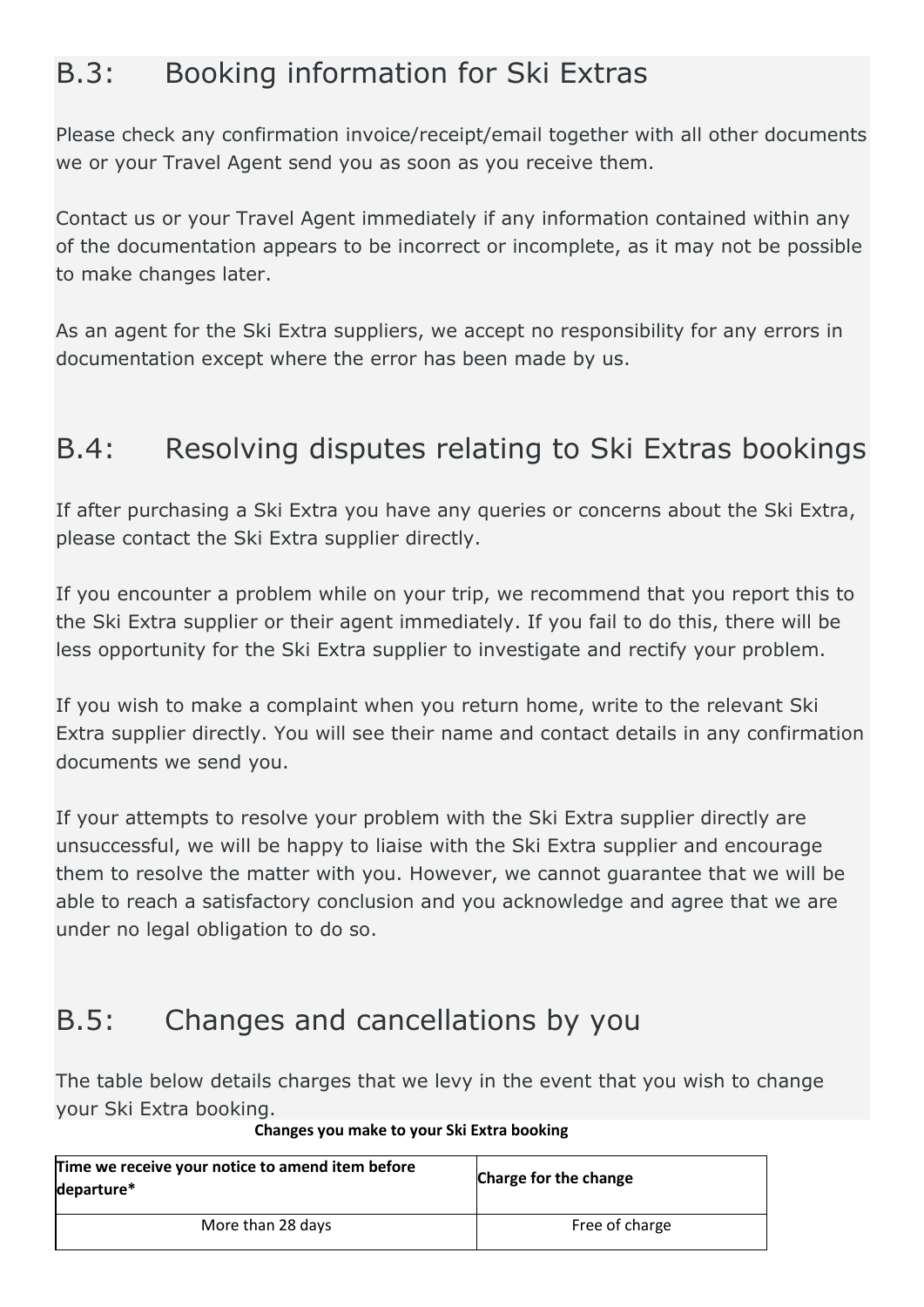| $28-8$ days     | 50% of the item cost  |                           |
|-----------------|-----------------------|---------------------------|
| 7 days or fewer | 100% cost of the item | <b>No</b><br>∗<br>rofunde |

refunds

are applicable on the items that are not used once in resort. If you cancel your Ski Extra booking (whether booked at the time of booking the basic holiday or subsequently) we will pass on any costs imposed by the supplier of those services.

### B.6: Changes and cancellations by the Ski Extras suppliers

We will inform you as soon as reasonably possible if the Ski Extra supplier(s) need to cancel or make a change to your confirmed Ski Extra booking.

If there is time before your Ski Extra commences, we will, upon request from you, liaise with the Ski Extra supplier and use reasonable efforts to seek (but cannot guarantee) to secure from the Ski Extra supplier a suitable alternative.

We will have no further liability to you in respect of these changes and cancellations.

If you are directly notified by the Ski Extra supplier of any change to the Ski Extras you booked, it is your responsibility to act upon this and update us.

# Section C: General terms applicable to all bookings

### Making Payments C.1: Payment terms

When you book your holiday you will be advised, at the time of booking, what payment is required for your particular arrangements and you agree to pay us:

C.1.1 a deposit at the time of booking followed by the remaining balance when due. You will be advised of the current deposit payable at the time of booking. The remaining balance for the holiday is due by the date specified on your confirmation invoice and this will usually be 12 weeks before your travel date, depending on the type of holiday booked;

C.1.2 the full cost of the holiday if it is 12 weeks or less before you depart (or such other period as may be advised at the time of booking);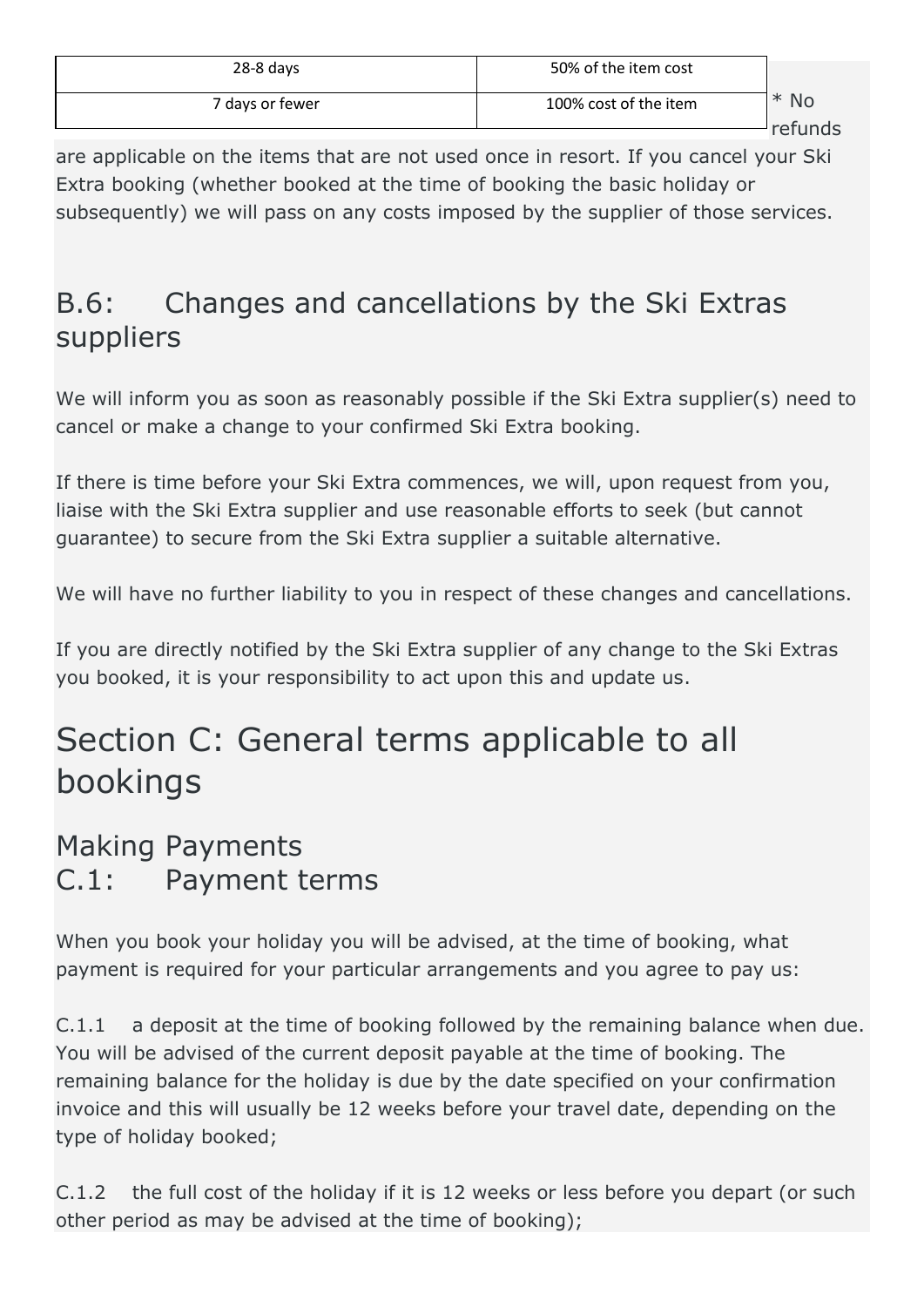C.1.3 such other deposit or security payments as may be required by the supplier of the services for the arrangements in question and which are required at the time of booking;

If you are purchasing a travel insurance policy through us, the premium for this will also be payable at time of booking.

The balance of the cost of your holiday must be paid by the date specified on your confirmation invoice or, if you have booked through a Travel Agent, please ensure payment reaches the Agent by the date they have advised.

Please note that we may cancel your holiday if you do not make your final payment on or before the due date. If we do this we will keep your deposit. Whilst we are not obliged to do so, if we agree to extend the period for you to pay the final payment and you still fail to pay or cancel your booking, we will regard the contract between us as having been cancelled by you and impose cancellation charges on you in accordance with the relevant 'Cancellation by you' provisions set out in Sections A and B, as though the holiday had been cancelled by you on the revised date for payment of the balance due.

If you book through one of our authorised Travel Agents, they will hold all the money you pay for your holiday on our behalf.

### C.2: Payment of deposit by instalments

From time to time and in certain circumstances, we may offer customers the opportunity to spread the payment of a deposit by offering a low deposit where customers can make an initial payment of part of the deposit upon booking ("Initial Deposit") and pay the balance of the deposit ("Deposit Balance") at a later date. You will be advised, at the time of booking, whether or not a low deposit option is available to you and if so, the date by which the Deposit Balance is payable. Please note that, although we may allow payment of a deposit by way of separate payments, by making a booking, you accept that you are liable to pay both the "Initial (Low) Deposit" and the "Deposit Balance" even if you choose to cancel your booking (otherwise than under the provisions of Section C.6). If you cancel your booking (otherwise than under the provisions of Section C.6) prior to payment of the Deposit Balance then, not only will we be entitled to retain the Initial Deposit already received but, in addition, the Deposit Balance will become immediately payable to us.

We reserve the right to cancel your holiday if you fail to pay the Deposit Balance when due. In such circumstances, whilst we shall have no further liability to you, you will immediately be liable for payment to us of the Deposit Balance.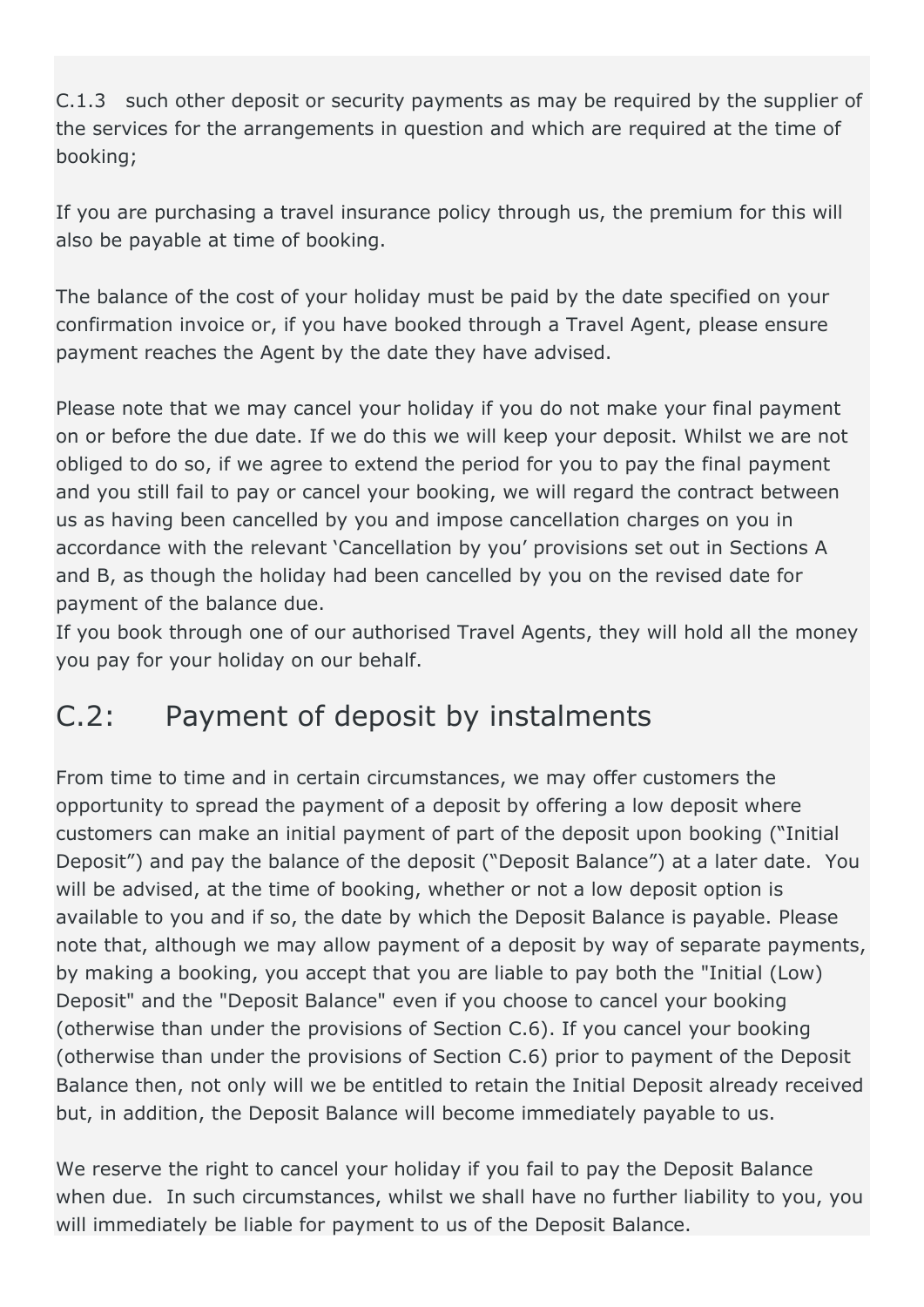# C.3: Method of payment

We accept the following payment cards; Maestro, Delta, Solo, American Express, Visa and Mastercard.

**Prevention of Fraud:** We will ask you to provide your credit card or debit card billing address and cardholder details when you book. Please ensure that the details you give match those on your credit card billing statement. We reserve the right to cancel tickets after issue if payment is declined or incorrect cardholder details and billing information have been supplied to us. To help combat fraudulent activity, we reserve the right to carry out random checks, including checks of the electoral roll and may request you to send to us proof of your address and a copy of the credit card and recent statement before issuing any tickets.

# C.4: Best price guarantee

In common with all other operators in the travel industry, we operate a dynamic pricing policy whereby the price for a particular holiday can vary on a daily basis according to demand and availability. We guarantee that if the exact same package (departure date, flights, duration, rooms, passenger numbers) is advertised at a lower price on our website within 48hrs of booking your holiday, we will adjust the price of your booking to match that lower price. Please note that this guarantee does not apply where prices are found via Travel Agents or on other third party websites or offered in emails received from third parties or where prices are only available by using a voucher/other promotion not offered to the general public. In order to take advantage of this guarantee and adjust your booking accordingly, you must send us an e-mail to admin@neilson.com within 96 hours of making your booking.

### C.5: Partner membership discounts

Discounts will be applied to the advertised basic holiday price. The discount does not apply to any optional extras or services added to the booking. The offer cannot be applied retrospectively and Neilson reserves the right to withdraw this offer or change the level the discount at any time. Members must have a valid membership applicable to the partner which commenced at least one month before the date of booking to be entitled to the discount. The discount is valid for a maximum of four people per booking per membership number (family memberships count as one membership number). For bookings over four passengers, the discount will be applied to the four passengers with the lowest cost. You must quote your membership number at the time of quote/booking, and the membership holder must travel.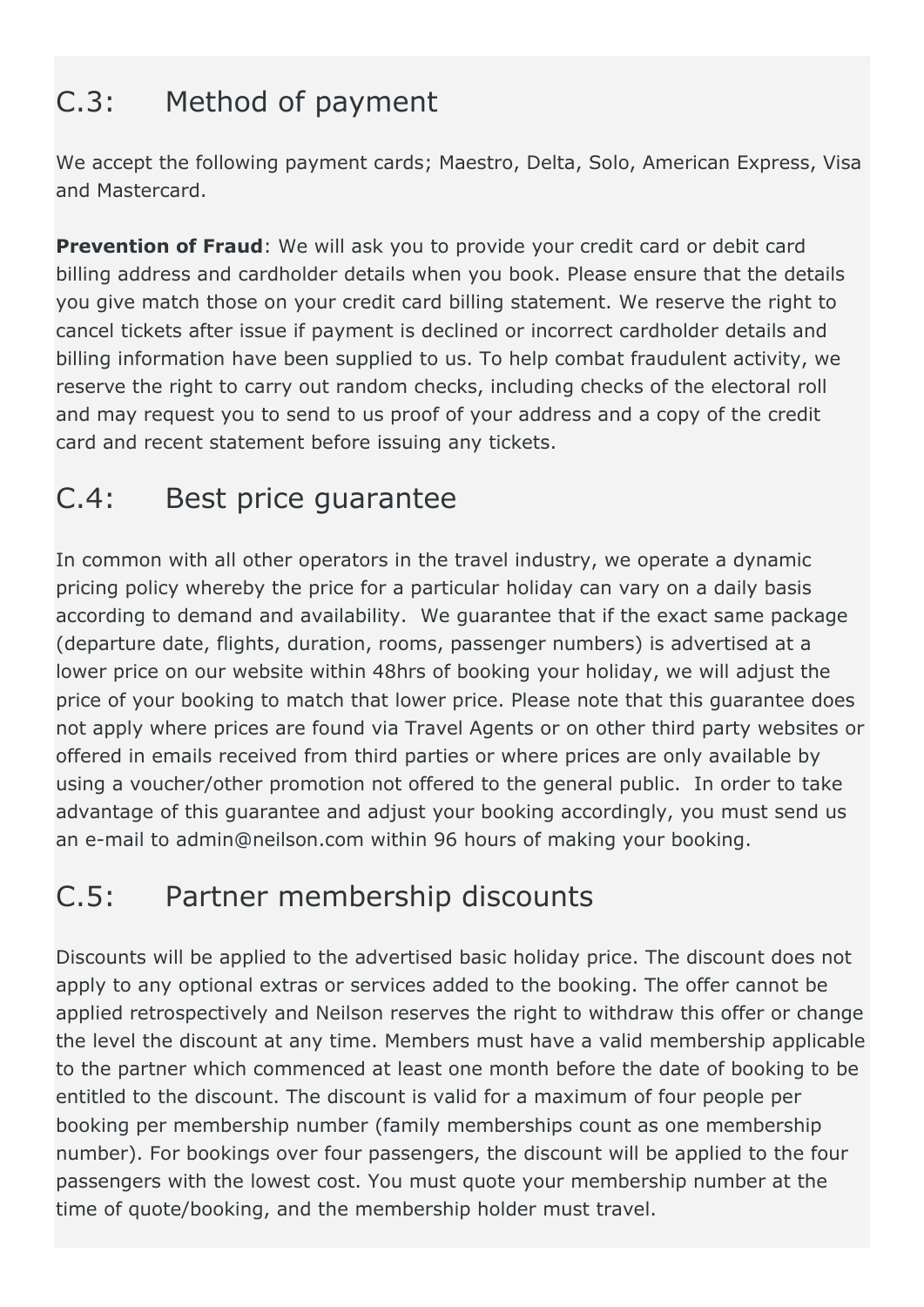# C.6: Unavoidable and Extraordinary Circumstances

In these booking conditions, where we refer to "Unavoidable and Extraordinary Circumstances", it means a situation beyond the control of the party who invokes such a situation and the consequences of which could not have been avoided even if all reasonable measures had been taken.

This may cover for example warfare, other serious security problems such as terrorism, significant risks to human health such as the outbreak of a serious disease at the travel destination, or natural disasters such as floods, earthquakes or weather conditions (actual or threatened) which make it impossible to travel safely to the destination as agreed in the package travel contract as well as unavoidable technical problems with transport, changes imposed by rescheduling or cancellation of flights by an airline or main charterer, the alteration of the airline or aircraft type, civil strife, industrial disputes, significant building work ongoing outside of your accommodation, which is not known to us in advance of your departure date and any other building work being undertaken by any third party (such as resort development).

Except where we say differently elsewhere in these conditions, we cannot pay any compensation, reimburse expenses, or cover losses for any amount or otherwise accept responsibility if, as a result of Unavoidable and Extraordinary Circumstances, we have to change your Package Holiday or other booking before or after departure, or we, or our suppliers, cannot supply your holiday, as we, or they, had agreed, or you suffer any loss or damage of any description.

### C.7: Resolving Disputes and ABTA

If anything is not to your satisfaction during your holiday please immediately inform both us (via the details set out below) and the relevant supplier (e.g. your hotelier) who will endeavour to resolve your problem. It is important you advise us as well as the supplier so we can both help to put things right without delay. We believe it is better for everyone to resolve problems that arise during your holiday promptly so that you can enjoy your holiday. However, if your complaint is not resolved locally, please follow this up within 28 days of your return home by emailing or writing to us at the details set out below, giving your booking reference and all other relevant information. Please keep your letter concise and to the point. If you have special needs, which prevent you from writing to us then, where possible, we will accept details of your complaint over the telephone. The address to send complaints to is Customer Services, Locksview, Brighton Marina, Brighton, BN2 5HA. To speak to us personally please call 0333 014 3614. Alternatively, you can e-mail us using the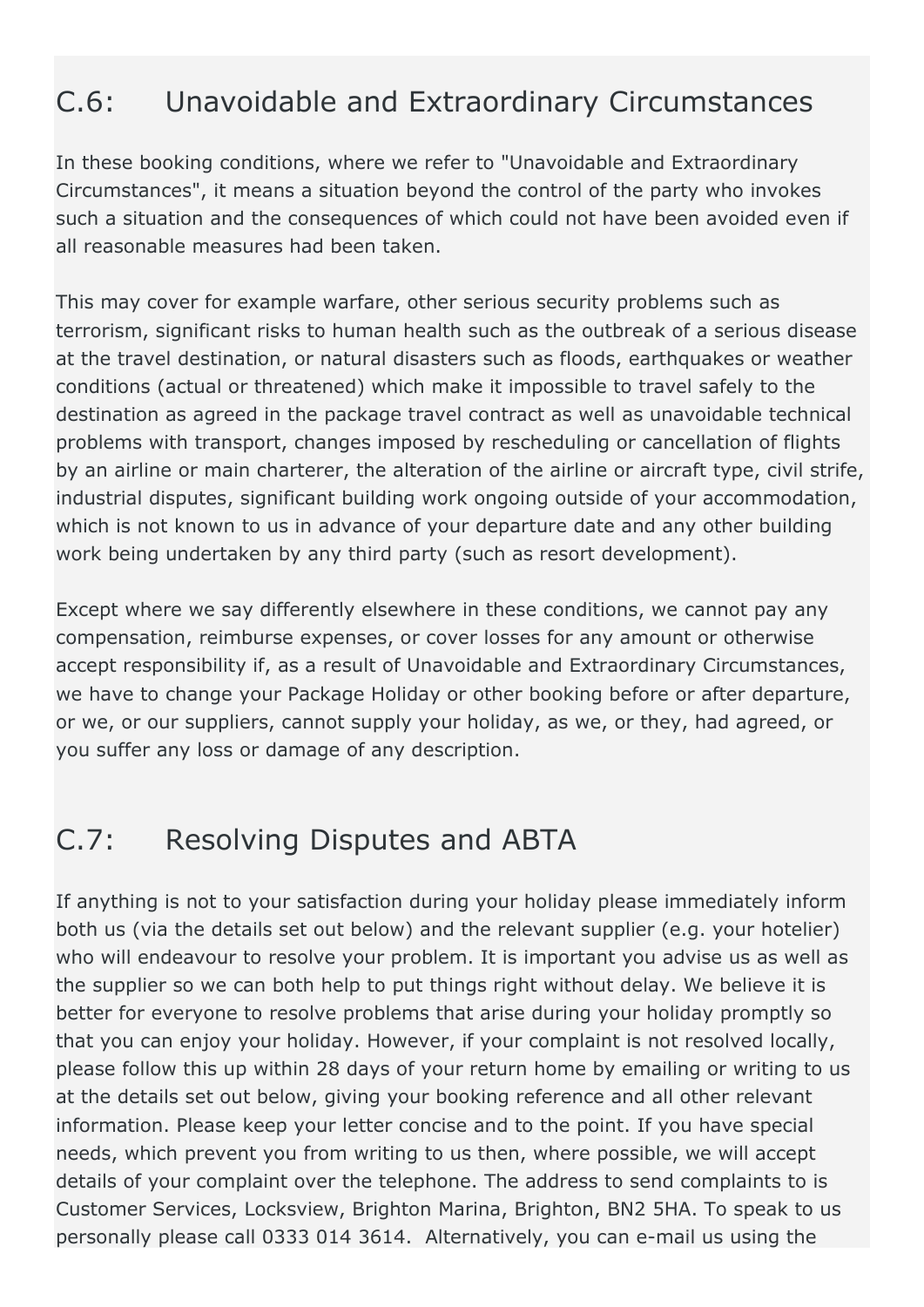relevant address below: customerservices@neilson.com

You can also access the European Commission Online Dispute (ODR) Resolution platform at [http://ec.europa.eu/consumers/odr/.](https://ec.europa.eu/consumers/odr/main/index.cfm?event=main.home.chooseLanguage) This ODR platform is a means of registering your complaint with us; it will not determine how your complaint should be resolved.

We are also a Member of ABTA, membership number Y6127. We are obliged to maintain a high standard of service to you by ABTA's Code of Conduct. We can also offer you ABTA's scheme for the resolution of disputes which is approved by the Chartered Trading Standards Institute. If we cannot resolve your complaint, go to [www.abta.com](https://www.abta.com/) to use ABTA's simple procedure. Further information on the Code and ABTA's assistance in resolving disputes can be found on www.abta.com.

Please note failure to advise of problems whilst on holiday, as described above, deprives both us and the suppliers of the opportunity to investigate and rectify your complaint whilst in resort and this may affect your rights under this contract including reducing any compensation due, potentially to zero.

# Your obligations C.8: Health and fitness precautions

Most of the activities included within our holidays and the Ski Extras you may book through us require a certain degree of physical fitness. It is your responsibility to ensure that you have the levels of fitness required for any particular activity that you choose to take part in. If you are in any doubt please consult your GP before departure. We, and those retained by us to supervise any activities have an absolute right at any time (even after an activity has commenced) to prevent you from undertaking any particular activity if we reasonably believe that you do not possess the necessary levels of fitness. In such circumstances, we shall not be liable for any losses or compensation arising.

You must provide us with full details of any existing medical or physical problem (including unusual height or weight), disability or reduced mobility issue that may apply to any member of your group and which is likely to affect your ability to take part in some or all of the activities forming part of your holiday or Ski Extra activities (including, in particular, any accommodation requirements or difficulties that may be encountered in accessing buildings) at the time of booking. If in our reasonable opinion, any particular activity or arrangements are not suitable for the medical or physical problem, disability or reduced mobility issue and you are not travelling with someone who can provide all assistance that may be required, we have the right to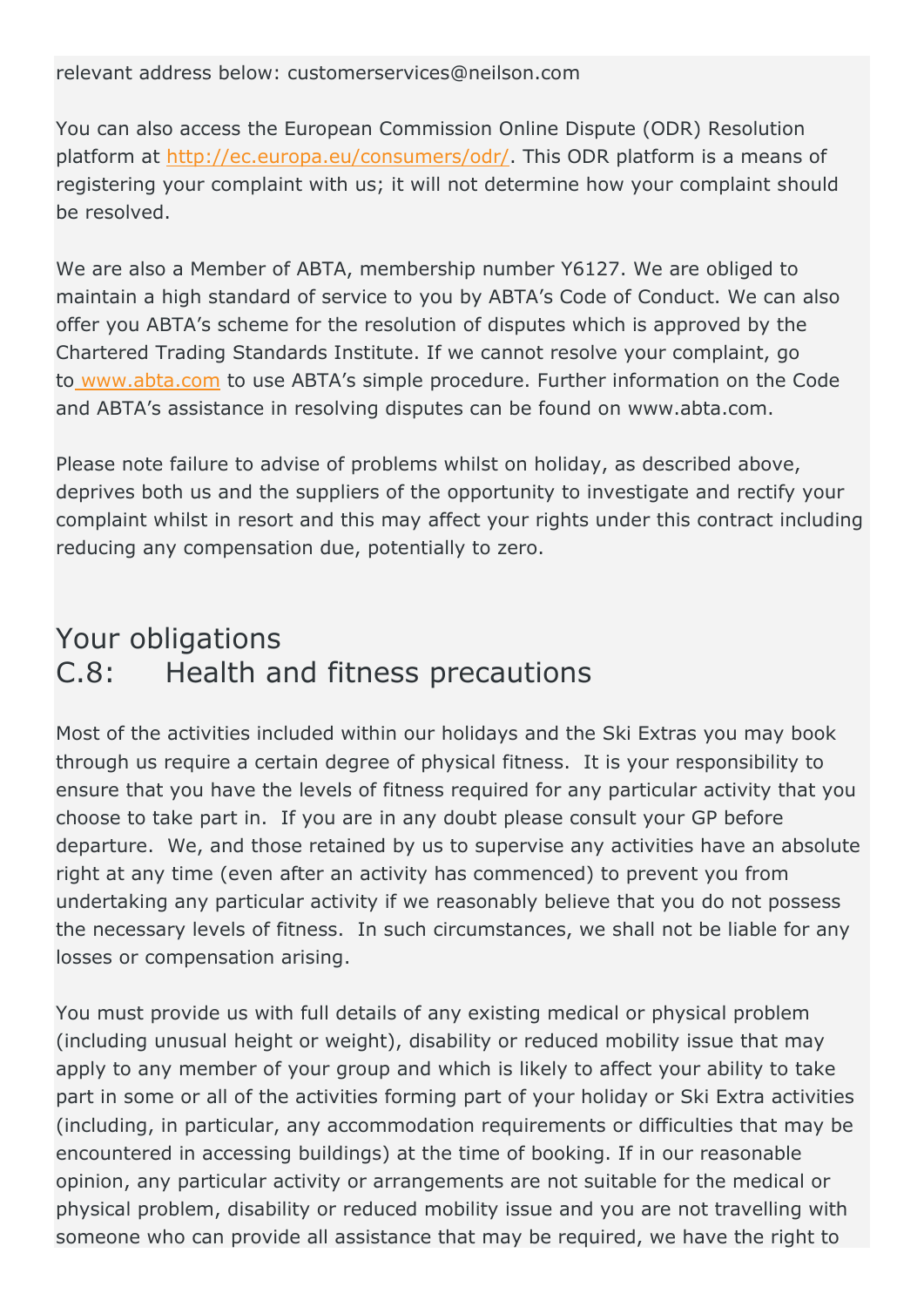refuse to accept the booking or you may not be able to participate in certain activities, in which event we shall not be liable for any losses or compensation arising.

If you do not give us full details of any medical or physical problem, disability or reduced mobility issue at the time of booking and/or promptly inform us of any adverse change to or a new medical or physical problem, disability or reduced mobility issue that arises after booking, then we can also cancel the booking when we find out the full details if, in our reasonable opinion, the arrangements are not suitable in the circumstances. If we cancel in this situation, cancellation charges as set out in Sections A and B must be paid by the person concerned.

## C.9: Illness and accidents

Should you become ill or have an accident involving injury while on your holiday, or during the course of your Ski Extra, you must, in addition to reporting your illness or accident to our representative, local agent or Duty Office, consult a local doctor and also consult your GP upon your return to the UK. Should you then wish to make a claim against us as a result of that illness or accident, you must provide us with details of both the local doctor whom you saw and your GP, together with written authority for us to obtain a medical report from both those doctors.

### C.10: Acceptance of risk

As with all sporting activities, the nature of the holidays we provide, the Ski Extras and activities you may choose to participate in, involve a degree of personal risk. You recognise that many activities, such as biking, sailing, diving, and water skiing are activities with a danger of personal injury or death. Due to rough terrain and uneven surfaces on land and the dangers associated with the sea and seabed, the natural environment can, at times, be hazardous. By entering a contract with us (or in the case of Ski Extras, by entering into a contract with the relevant supplier(s), you accept these risks and you must take responsibility for your own actions. Although we or our suppliers may provide instructions and tuition to you as part of the arrangements you book, which will look to minimize these risks, your booking is accepted by us (or the Ski Extra supplier) on the basis that you understand and accept the risks involved in physical activities. If at any time you or a member of your party feels uncomfortable or unprepared to take part in or carry on with an activity during your Package Holiday or Ski Extra, an instructor should be advised immediately. You are under no obligation to take part in or complete activities that form part of your holiday booking.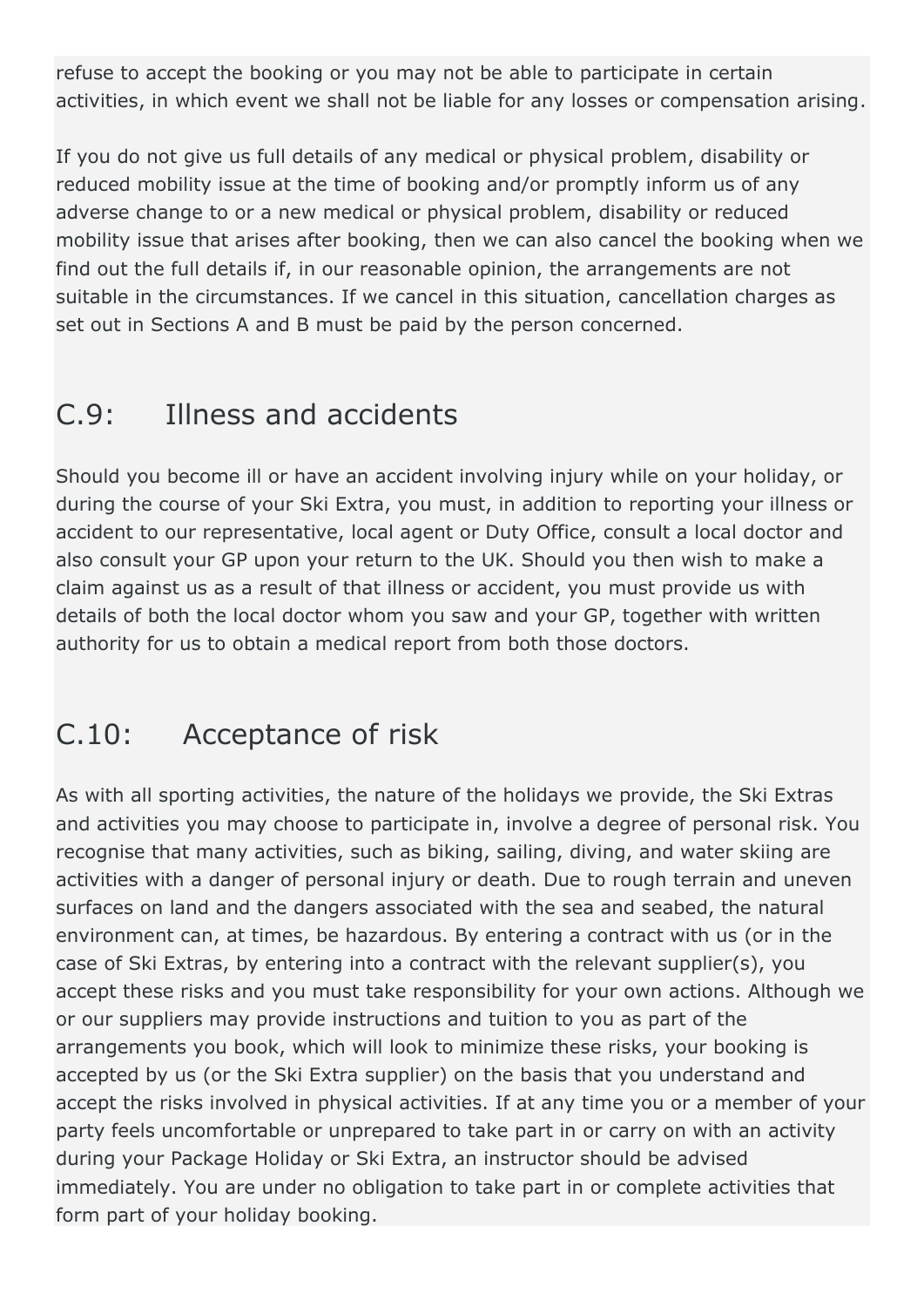# C.11: Insurance

It is important that you have sufficient insurance in place to cover you (and your group) whilst you are away. It is a condition of your booking that you have such suitable insurance cover in place. Please ensure that you have a valid travel insurance policy in place from the time of booking, to cover you for the countries and activities you may be undertaking on your holiday. You should contact us to discuss this if you do not already have insurance in place. We've partnered with a travel insurance specialist who can provide a range of cover for all activities available on our holidays. Visit our [holiday extras](https://www.neilson.co.uk/holiday-extras) page to find out more.

# C.12: Travel information

Please note that we can provide general information about the passport and visa requirements for your trip, but your specific passport and visa requirements, and other immigration requirements are your responsibility and you should confirm these with the relevant embassies and/or consulates. Any information supplied by us on these or related matters (such as climate, when to travel, clothing, baggage, personal items etc.) is given as general guidance and in good faith but we do not accept liability for any decisions made on the basis of the information supplied.

The passport, visa and health requirements at the time of booking can be viewed on the Foreign and Commonwealth Office website [\(www.gov.uk/foreign-travel-advice\)](https://www.gov.uk/foreign-travel-advice). It is your responsibility to ensure that you and all members of your party are in possession of all necessary travel and health documents, and in compliance with any other immigration requirements before you travel. If you or any member of your party is not a British Citizen or holds a non-British Passport, you must check passport and visa requirements with the embassy or consulate of the country(ies) you are travelling to or through. Neither we nor the suppliers, accept any responsibility if you cannot travel because you have not complied with any passport, visa or immigration requirements. Please ensure that all your travel, passport, visa and insurance documents are in order and that you arrive in plenty of time for checking in at the airport. It may be necessary to reconfirm your flight with the airline prior to departure.

If you have any queries with regard to documentation and insurance requirements you must raise them with us or your Travel Agent well in advance of travel commencing. In the event, we are asked to re-issue tickets that have been lost,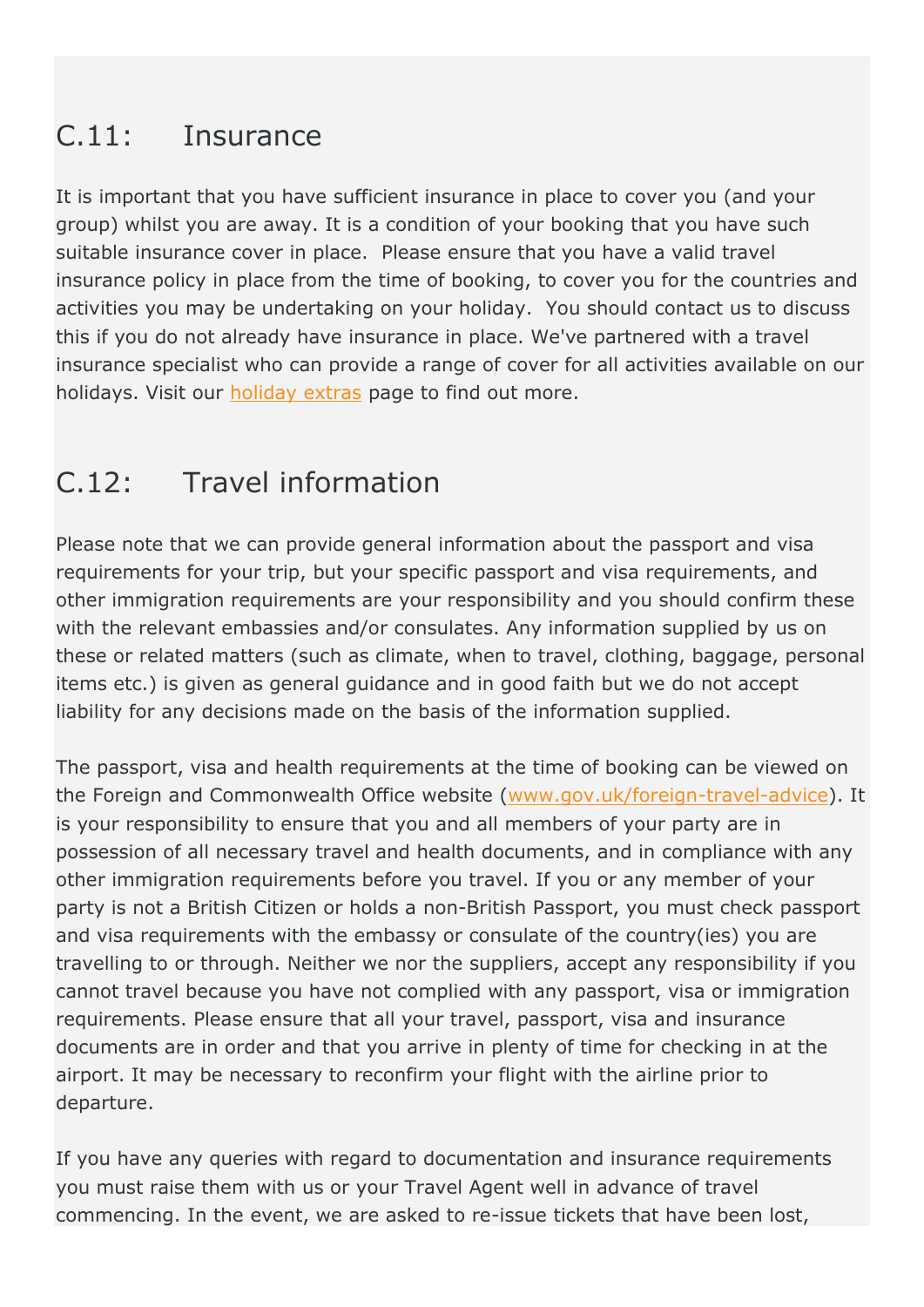destroyed or stolen and we agree and are able to do so, any charges incurred as a result of this will be payable by you.

Please note that airlines that provide the flight element of the Package Holiday we sell may impose fines and costs on us if any passengers who have booked with us do not have the necessary travel or other documents for the countries they are visiting or passing through, even where this occurs through no fault of ours. In this situation, we have no choice but to pass on to you all fines, costs, surcharges, financial penalties and other sums of any description which are imposed on or incurred by us. You will be responsible for reimbursing us accordingly in full.

# C.13: Special requests

If you have a special request, we will do our best to help, but we cannot guarantee it except as set out below. Please advise your Travel Agent or us (if booking direct) of your request at the time of booking and make sure that we are given as much detail as possible. If your special request is vital to your travel arrangements, it must be specifically agreed with us in writing before or at the time you book. We promise to comply with any special request which we have specifically agreed and confirmed in writing. General confirmation that a special request has been noted or passed on to the supplier or the inclusion of a special request on any confirmation invoice/receipt/e-mail or on the acknowledgement of your booking or any other documentation is not confirmation that the request will be met. Unless and until specifically confirmed in writing all special requests are subject to availability. If any additional cost is applicable, it will either be invoiced to you prior to your departure or should be paid for locally.

### C.14: Behaviour

We want all our customers to have an enjoyable, carefree holiday but you must remember that you, and all members of your party, are responsible for your actions and the effect they may have on others. If we, or another person in authority, reasonably believe:

(a) your actions could upset, annoy or disturb other customers, our suppliers or our own staff, or put them in any risk or danger, or damage property; or

(b) you are unfit to travel;

then we may end your holiday and terminate our contract with you and all members of your party. Equally, our Ski Extra suppliers may cancel any arrangements you have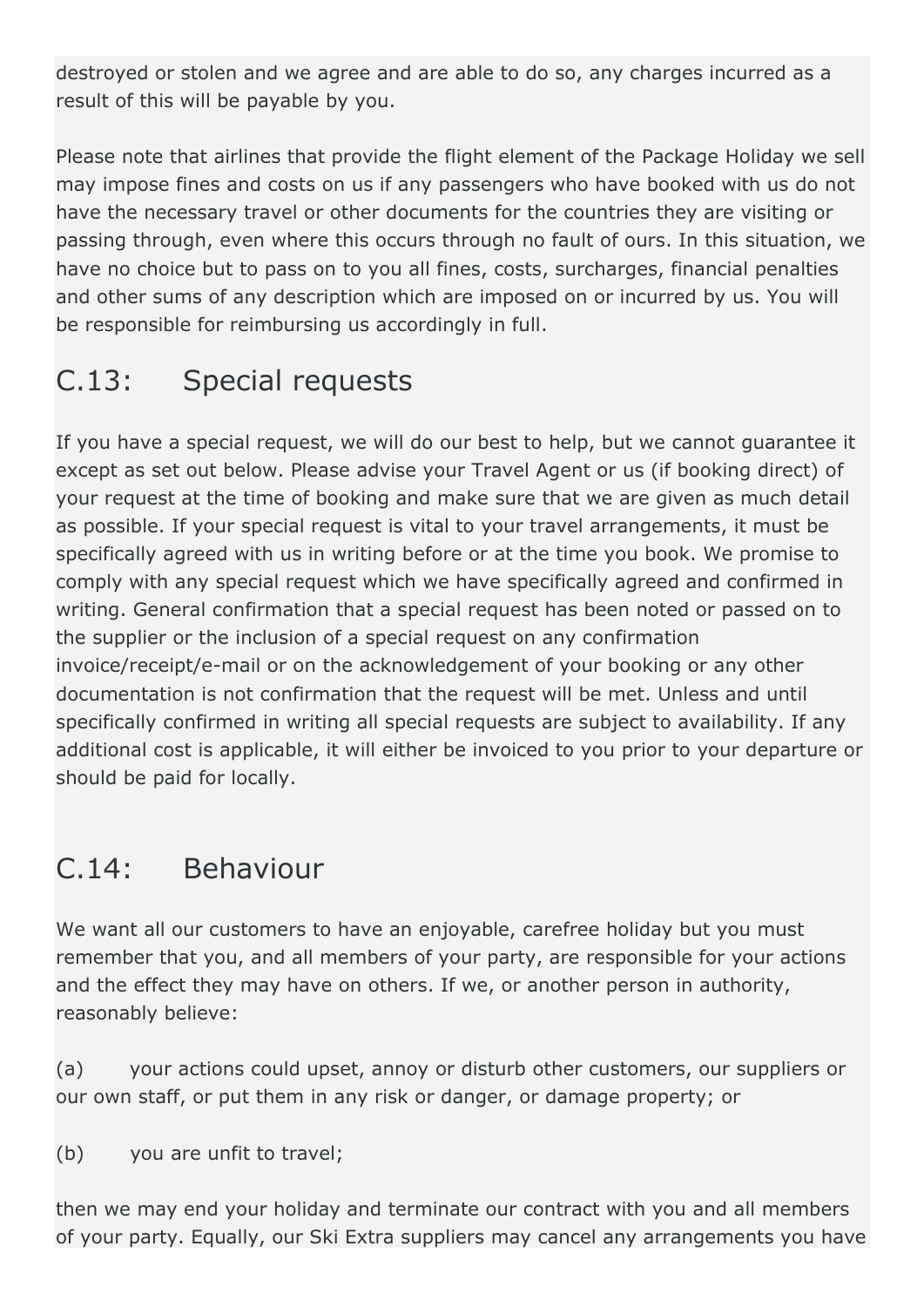booked with them. You and all members of your party may be prevented from using your booked accommodation, transport, and any other services and activities forming part of your booking. In such circumstances, we will not be liable for any refund, compensation or any other costs you or any member of your party may have to pay. Alternatively, and in our absolute discretion, you may be permitted to continue with your Package Holiday or booking but may have additional terms of carriage or restrictions imposed upon you. The Ski Extra suppliers may also, in their discretion, choose to permit you to continue with any Ski Extras you may have booked but could also impose additional terms or restrictions in relation to those Ski Extras.

In addition to the above and the effect your actions may have on others, you must take responsibility for your own safety and those around you and for maintaining the condition of the property you occupy. To the extent that the law permits, we are not responsible for any accidents which occur in or around swimming pools or other similar facilities due to your inappropriate or irresponsible behaviour or for any accidents which occur anywhere on properties arising from such behaviour.

We appreciate that you may well drink alcohol as part of your enjoyment. You must, however, do so responsibly and, to the extent that the law allows, we will have no liability (or our liability will be limited) to you for any injury, loss or damage you suffer as a result of your judgment being impaired wholly or partly by alcohol.

We will hold you and the members of your travelling party jointly and individually liable for any deliberate or reckless damage to the accommodation, furniture, facilities or equipment located within your accommodation or used as part of any Ski Extra or other activities, together with any legal costs we or our Ski Extra suppliers incur in pursuing a claim. It is your duty to report any breakages, defects or damage to an appropriate person immediately.

If your behaviour or the behaviour of any members of your travelling party causes any transport aircraft to be diverted we and/or the carrier will hold you and those members jointly and individually liable for all costs incurred as a result of that diversion. We cannot accept liability for the behaviour of others in your accommodation or flight, or for any facilities/services withdrawn as a result of their action.

### Your travel documents C.15: Travel documents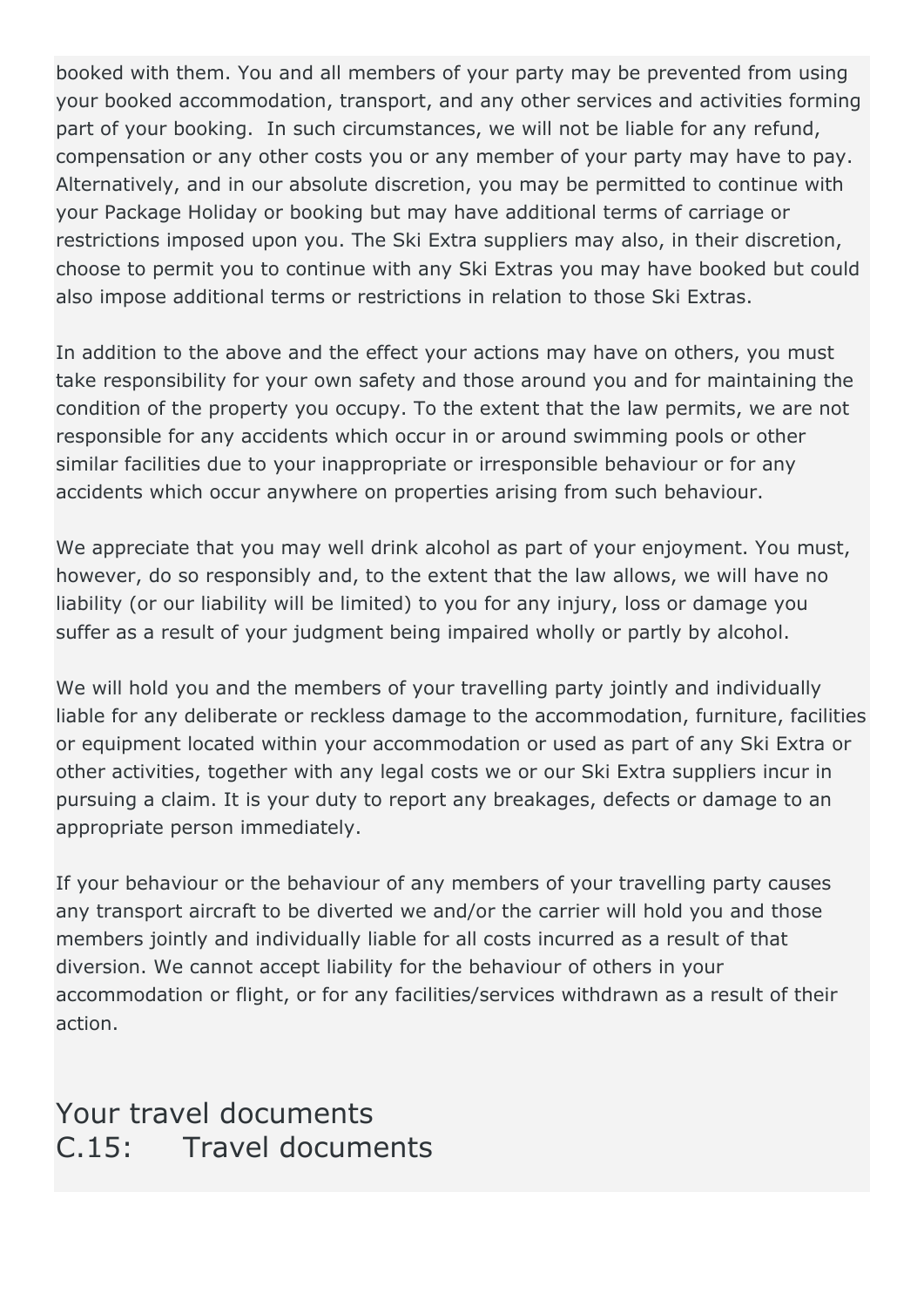You can download your travel documents from your online [My Neilson](https://my.neilson.co.uk/register) account area. From there you can keep up to date with your booking, manage your marketing preferences and make payments too.

### Transport timings C.16: Flight and other travel timings

Flight timings are provided by airlines and are subject to Air Traffic Control restrictions. All means of transportation are subject to weather conditions and the need for constant maintenance and the ability of passengers to check in on time. There is no guarantee that transport will depart at the times stated on any itinerary or tickets which you receive. All timings are estimates only, and we do not have any liability to you for any delay, which may arise, or for any schedule alterations.

## C.17: Information and prices

We publish brochure and website information many months in advance and, as far as we know, all information is correct at the time of publication. However, things may still change after publication and we check regularly to see if we need to update or correct any information or prices. If there are any significant information changes or we find any mistakes, we will put details on our computer reservation system or website so you will receive the latest information when you make your booking.

Descriptions of accommodation, facilities, services and itineraries we provide are based on information obtained from our suppliers. Sometimes the facilities described, such as air conditioning, swimming pools or equipment for activities (for example, a particular dinghy, bike or windsurfer), will be withdrawn for reasons such as maintenance, bad weather or lack of demand from guests. Where our suppliers advise us about significant changes to descriptions or about the withdrawal of any significant facility, we will tell you as soon as possible. Some activities, for example, scuba diving, watersports or golf, where not directly provided by us, or facilities such as restaurants, may not be available at all times and are normally managed by independent local operators. We have no control over their availability or prices. Outside the peak season, it is common for facilities and services to be less widely available, both in your accommodation and holiday resort/destination generally. Some activities or facilities may not be available all year round. Any transfer times we quote for travel between airport and resort are approximate and, depending on circumstances, the journey time to your own chosen property may be longer.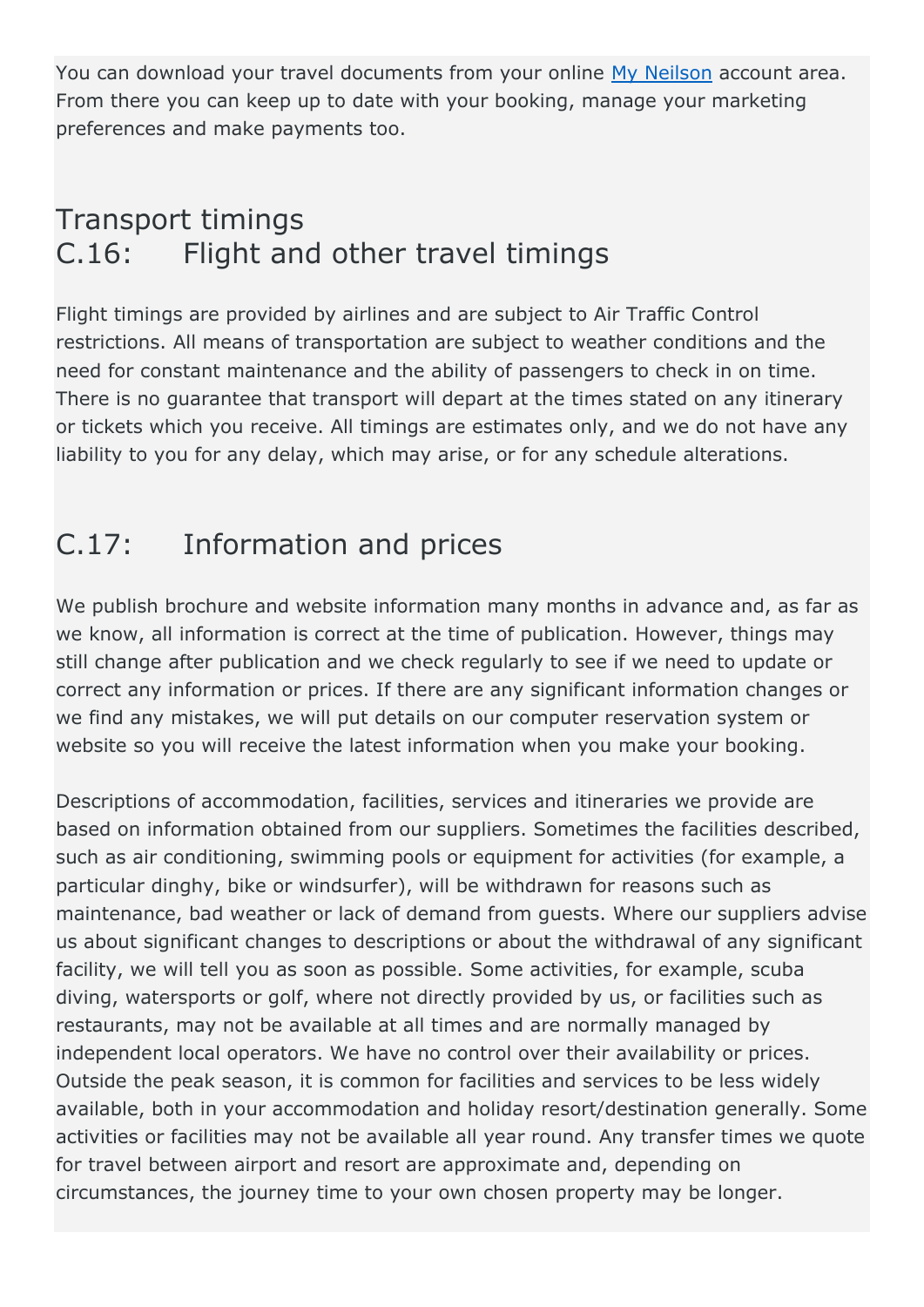Please note that in the case of Ski Extra suppliers' changes and errors, as the agent, we reserve the right to amend advertised prices at any time before your booking is confirmed on behalf of the Ski Extra suppliers. We also reserve the right to correct errors in both advertised prices and confirmed booking prices on behalf of the Ski Extra suppliers.

### C.18: Data protection

By making a booking with us, you agree we may use and disclose the information you provide for the following purposes: to enable us to process your booking (which will include passing your information to third party suppliers, such as hoteliers and airlines, and may involve sending your information to countries that do not have an equal level of privacy legislation to that in the UK); for market research and analysis purposes; for improving customer service; for the detection and prevention of fraud or other crime (which may include providing your information to organisations such as banks and credit card companies); for compliance with legal requirements (which will include passing your information to public authorities such as customs and immigration). If you purchase travel insurance from us, we will need to pass your personal data (including sensitive personal data and personal/sensitive data relating to other members of your travelling party) to the insurance company. Telephone calls to/from ourselves may be recorded for training and quality purposes and for preventing/detecting crime. If you have booked with us via our website, or if you have chosen for us to contact you by e-mail, we will communicate with you using the e-mail address you have provided to supply you with your travel documentation. We are entitled to assume that the e-mail address you have provided is correct and that you understand and accept the risks associated with using this form of communication. Please note that you may still need to contact us by post or via our call centre as required by our booking conditions.

Neilson Retail Limited, 2nd Floor, Locksview, Brighton Marina, BN2 5HA is the data controller of your personal information under data protection legislation. Please note that all personal data captured will be used and held in accordance with our [privacy](https://www.neilson.co.uk/privacy-policy)  [policy.](https://www.neilson.co.uk/privacy-policy)

For full details of the data we collect, how we use it and your legal rights, please refer to the Neilson [privacy policy.](https://www.neilson.co.uk/privacy-policy)

If you wish to opt out of receiving marketing communications from us, please advise one of our sales consultants or make the appropriate opt-out choices on the website when you book.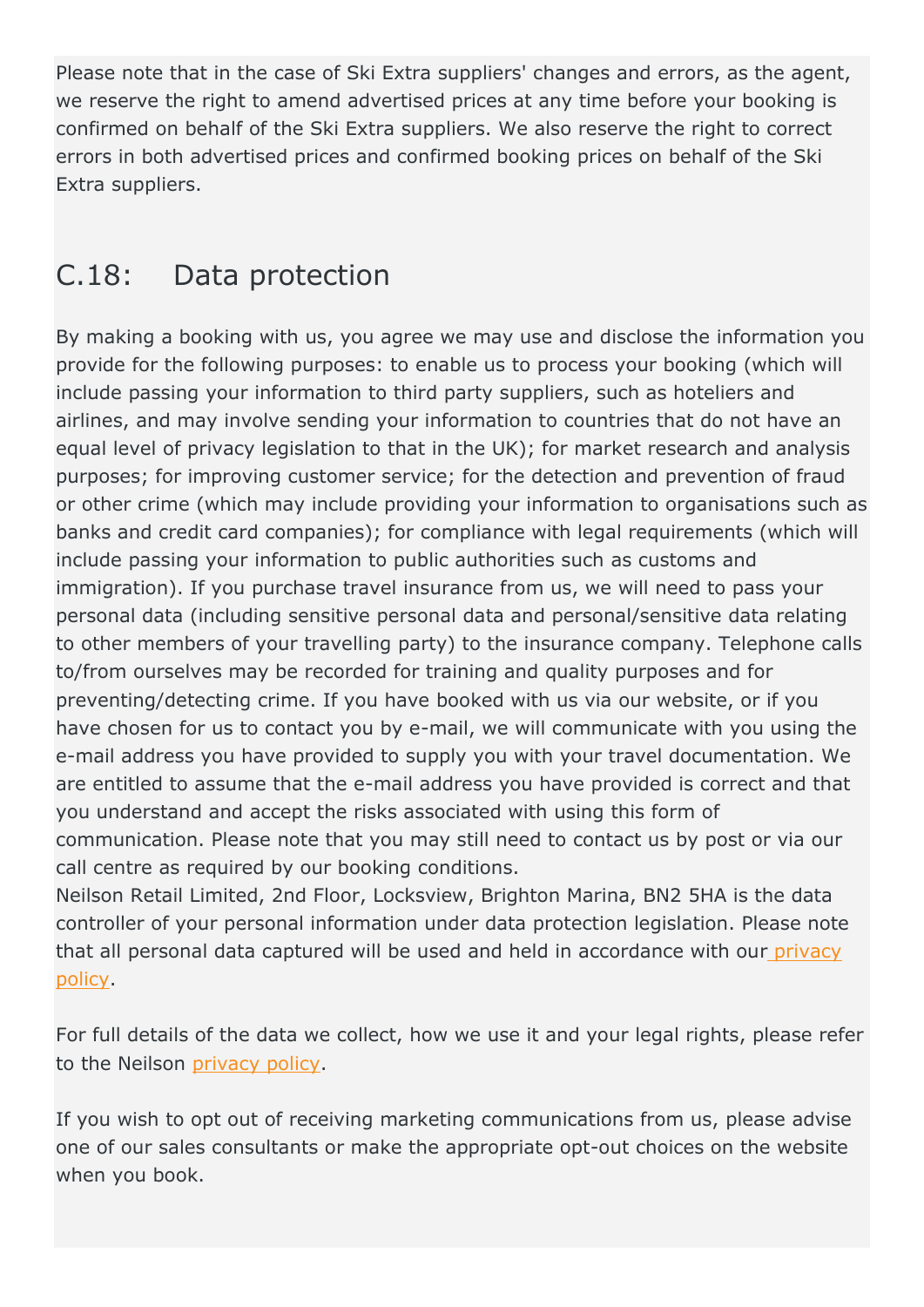# C.19: Conditions of carriage

When you travel by air, rail or by sea, your journey may be subject to certain international conventions such as the Warsaw Convention, Montreal Convention the Berne Convention or Athens convention. You agree that the transport company's own conditions of carriage will apply to you on that journey. When arranging this transportation for you, we rely on the terms and conditions contained within these international conventions and those 'Conditions of Carriage'. You acknowledge that all of these terms and conditions form part of your contract with us as well as the transport company. You can ask us to provide you with a copy of any of the conditions applicable to your journey. These may limit or exclude liability, especially in respect of lost or delayed baggage.

### C.20: Brexit Event and your booking with us

On 29 March 2017, the United Kingdom submitted notification of its intention to withdraw from the European Union pursuant to Article 50 of the Treaty on European Union ("Brexit"). There is great uncertainty about how this will affect the UK's future relationship with the EU. In particular, Brexit may have a substantial adverse impact on our or our suppliers' ability to perform your booking ("Brexit Event"). For instance, it may be that the airline operating the flight element of your booking will not be able to operate the flight because of the loss or restriction of air traffic or transit rights or the right of the airline to enter any airspace. Or, it may be that one of our other transport providers will no longer be able to travel into a particular region within the European Union. It may also be that we are unable to transfer our staff to the relevant regions within the European Union.

For our customers who have yet to depart, our obligations to you under your booking are conditional upon there not being a Brexit Event. If, in our reasonable opinion, a Brexit Event has occurred, we will inform you as soon as possible in writing, upon which we will both be relieved of any further obligations in relation to the booking. If this happens, we will return to you any payments you have made in respect of your booking, which shall be the full extent of our obligations to you. We will not compensate you for a Brexit Event, nor we will have any liability for the costs of other travel services you have booked directly with third parties.

For our customers who have already departed, Section A.8 of these booking conditions shall apply to any Brexit Events concerning your booking.